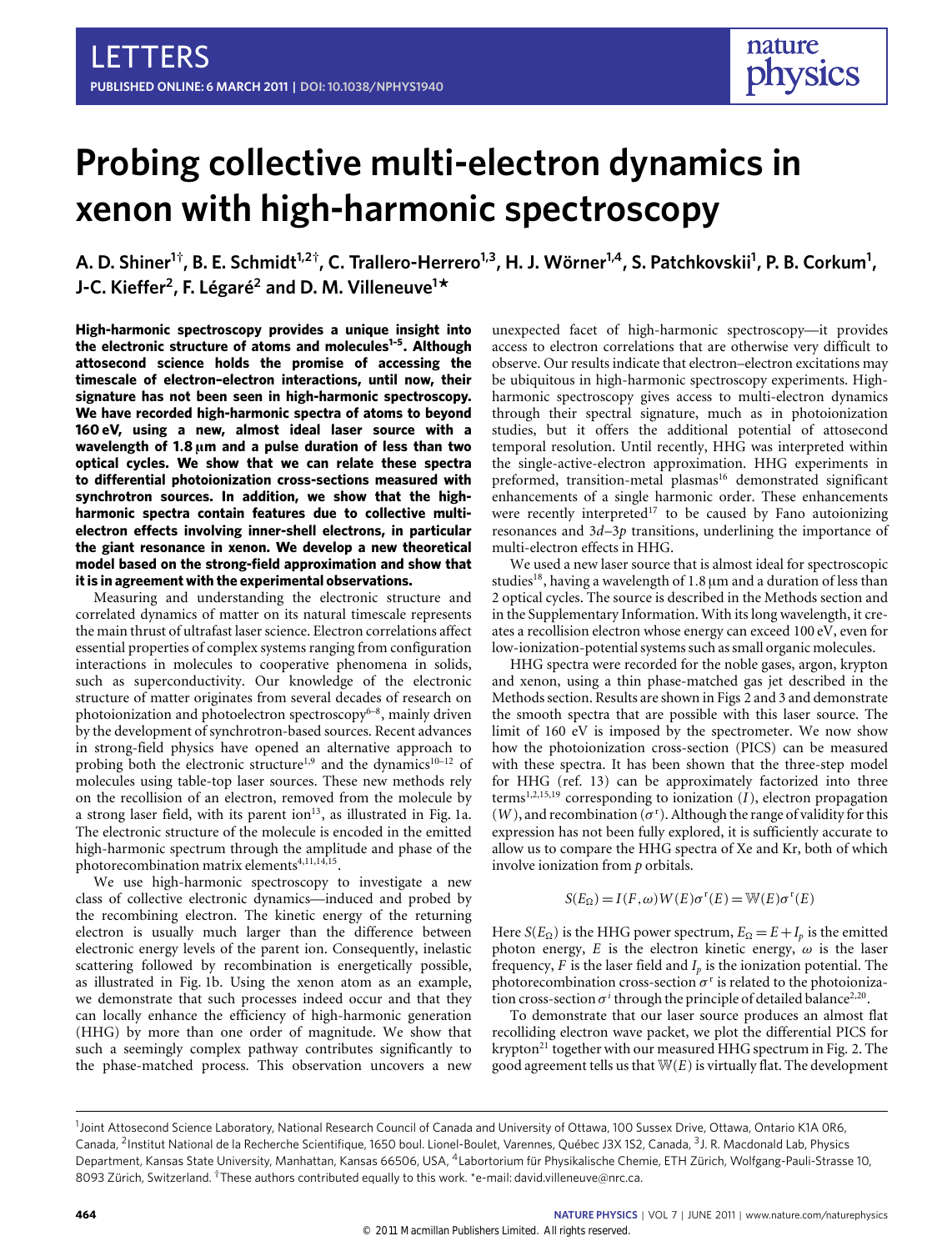



<span id="page-1-0"></span>**Figure 1** Steps for harmonic generation. a, In the usual three-step model, an electron is tunnel ionized from the valance shell, accelerates in the continuum and then recombines to the state from which it came. **b**, With inelastic scattering, the returning electron can promote a lower-lying electron into the valance band and then recombine to the vacancy in the lower-lying state. In both cases, a 100 eV photon is emitted by recombination to a 5*p* vacancy (**a**) or a 4*d* vacancy (**b**).

of this new source allows us to see many features through HHG that were previously not accessible with traditional laser sources. For example in the krypton spectrum [\(Fig. 2\)](#page-1-1), we observe a Cooper minimum at 80 eV. Cooper minima have been reported in HHG experiments for argon<sup>[4](#page-3-8)[,22](#page-3-19)</sup>, but not for krypton. With our new 1.8  $\mu$ m source, we are able to report the first observation of the Cooper minimum in krypton in HHG.

We now use the measured Kr HHG spectrum and the PICS from the literature to accurately determine the recolliding electron wave-packet spectrum  $\mathbb{W}(E)$  by setting  $\mathbb{W}(E) = S_{\text{Kr}}(E_{\Omega}) / \sigma_{\text{Kr}}(E_{\Omega}),$ using a similar approach to that used in ref. [1.](#page-3-0) We then divide the measured HHG spectrum for xenon with this term, to extract the photoionization cross-section for xenon:  $\sigma_{Xe}^i = S_{Xe}(E_{\Omega})/W(E)$ . As this procedure divides one spectrum by another, experimental details such as grating reflectivity and detector response cancel out. In addition, the proportionality factor<sup>[2,](#page-3-15)[20](#page-3-17)</sup> relating  $\sigma^i$  and  $\sigma$ <sup>r</sup> approximately cancels out when the ionization potentials are similar. The experimentally derived  $\sigma_{Xe}^i$  is plotted as the blue line in [Fig. 3,](#page-2-0) together with the PICS from synchrotron experiments. The excellent agreement shows that the HHG spectrum contains detailed information about the electronic structure of atoms, imprinted through the photorecombination cross-section. It is remarkable that the intense laser field can be neglected.

We now study the xenon results, shown in [Fig. 3.](#page-2-0) The most striking feature is the pronounced peak around 100 eV. This peak has been extensively studied in the context of photoionization, and led to the development of a theory that included electron–electron cor-relations during photoionization<sup>[23](#page-3-20)</sup>. The 100 eV peak is interpreted as being due to the influence of 4*d* electrons, which have a large photoionization cross-section in this region owing to a shape resonance. Energy-resolved measurements<sup>[24](#page-3-21)</sup> have shown that the photoionization cross-section of the 5*p* shell is strongly enhanced around 100 eV through electron–electron interactions with the 4*d* subshell.

The first step in HHG is tunnel ionization from the most weakly bound electrons, the 5*p* electrons in the case of xenon. The probability of tunnel ionizing a 4*d* electron whose binding energy is 68 eV is vanishingly small (10<sup>-51</sup>). So how is it that the photorecombination process in HHG can manifest the influence of the 4*d* shell? [Figure 1b](#page-1-0) illustrates the Coulomb interaction between the returning continuum electron and a bound 4*d* electron. An exchange of energy takes place, resulting in the promotion of a 4*d* electron to fill the 5*p* hole. This causes the continuum electron to lose 56 eV (the difference between binding energies of the two subshells), and hence to have the correct kinetic energy to experience the quasibound continuum state that enhances the 4*d* cross-section. The decelerated electron then recombines to the 4*d*



<span id="page-1-1"></span>**Figure 2** | **Results for krypton.** Top, raw HHG spectrum from krypton at 1.8 × 10<sup>14</sup> W cm<sup>-2</sup> in an image taken from a CCD (charge-coupled device) camera. The horizontal scale has been stretched to be linear in frequency rather than wavelength. Bottom, experimental spectrum (blue) from integrating the CCD image vertically, including the Jacobian of the transformation from wavelength to frequency; published photoionization cross-section[21](#page-3-18) (PICS; green).

hole and emits a photon whose energy is the same as that of the direct channel, owing to energy conservation.

The smooth green curve in [Fig. 3](#page-2-0) is derived from a complete multi-electron calculation<sup>[25](#page-3-22)</sup> that includes contributions from all subshells. We now describe a simplified model in which electron correlations are included in the recombination step of HHG. In the Supplementary Information, we show how this is included in a strong-field approximation model. Briefly, we include the Coulomb interaction between the returning electron that was ionized from the 5*p* state and the other electrons of the ion. For clarity, we include only the 4*d* state, although by summation other states can be easily included. Following ref. [23,](#page-3-20) the recombination dipole moment can be written as  $D(\Omega) = d_{5p} + d_{4d}A_c$ , where the single electron dipole moments are  $d_{5p} = \langle \phi_{5p} | r | \chi_{5p} \rangle$  and  $d_{4d} = \langle \phi_{4d} | r | \chi_{4d} \rangle$ . The Coulomb interaction term is  $A_c = \langle \phi_{5p} \chi_{4d} | (|r_1 - r_2|^{-1}) | \phi_{4d} \chi_{5p} \rangle / \Delta I_p$ . Here the bound states (labelled by  $\phi$ ) are wavefunctions in a Hartree–Fock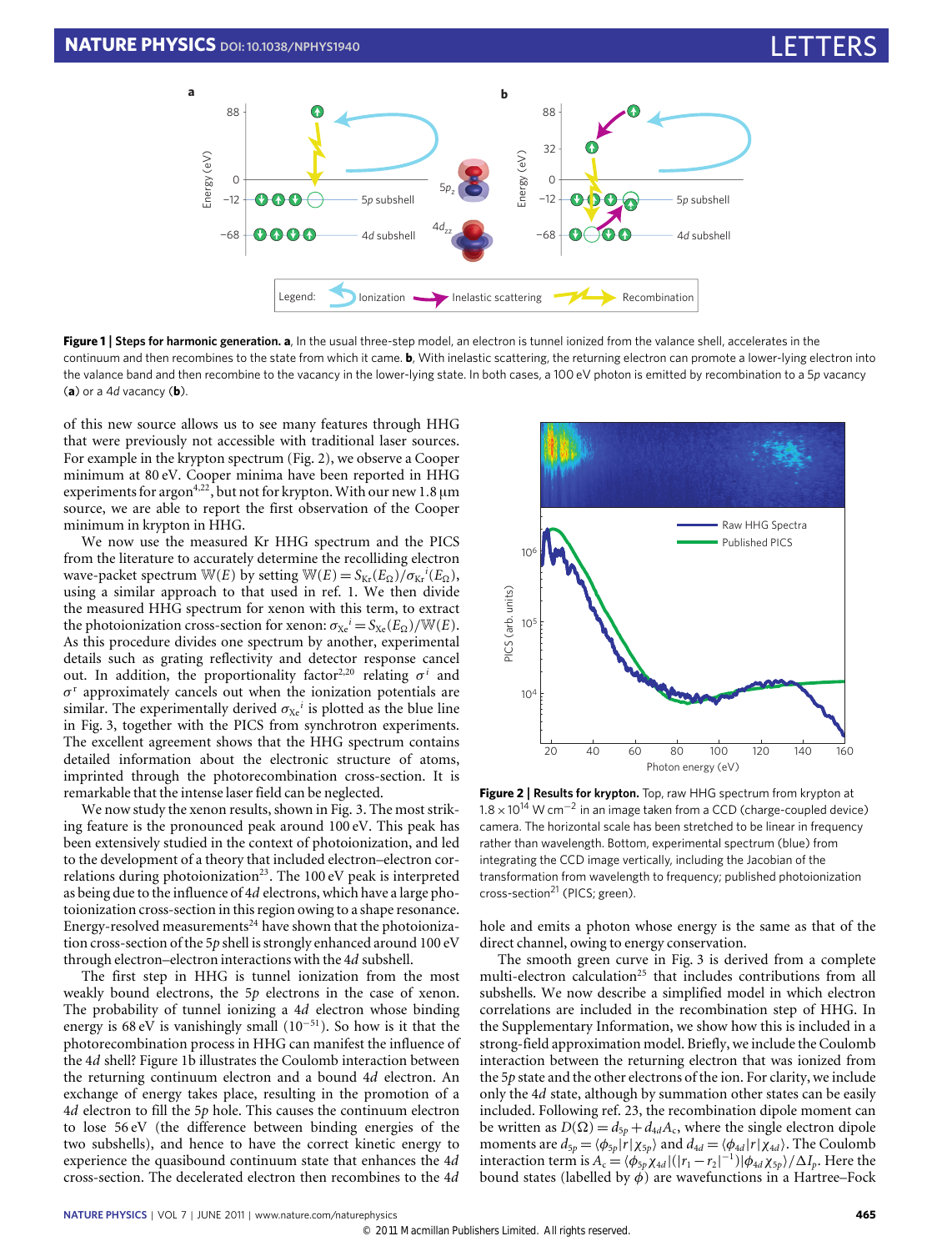

<span id="page-2-0"></span>**Figure 3** | Results for xenon. Top, the raw HHG spectrum from xenon at an intensity of  $1.9 \times 10^{14}$  W cm<sup>-2</sup>. The horizontal scale has been stretched to be linear in frequency rather than wavelength. Bottom, experimental HHG spectrum divided by the krypton wave packet (blue) and the relativistic random-phase approximation (RRPA) calculation of the xenon photoionization cross-section (PICS) from ref. [25](#page-3-22) (green). The red and green symbols are PICS measurements from refs [31](#page-3-23) and [24](#page-3-21) respectively, each weighted using the anisotropy parameter calculated in ref. [25.](#page-3-22)

model, and electron exchange is included through antisymmetrized products. The continuum states correlated with the hole states are labelled as  $\chi_{5p}$  and  $\chi_{4d}$ . Each continuum state contains a full range of angular momentum components, only two of which contribute to the recombination.

[Figure 4a](#page-2-1) shows the individual dipole moments for the 5*p* and 4*d* channels, as well as the Coulomb interaction term *A*<sup>c</sup> . It can be seen that the direct 5*p* channel alone cannot explain the observed peak at 100 eV. The total calculated cross-section including the electron–electron correlations is shown in [Fig. 4b](#page-2-1), along with the experimentally recorded normalized HHG spectrum from [Fig. 3.](#page-2-0) Our simplified model considers recombination with the  $4d$  ( $m=0$ ) level,  $(A_c = 0$  for the other *m* levels) and neglects further interactions between the other 4*d* electrons. The model in ref. [25,](#page-3-22) green curve in [Fig. 3,](#page-2-0) includes second-order interactions between the other 4*d* electrons. We also note that the same calculation done for krypton 4*p*/3*d* or for xenon 5*p*/5*s* does not predict a giant resonance peak, in agreement with the experiment. It is the coincidence of two factors that gives rise to the 100 eV peak in xenon—the strong electron–electron coupling just above the threshold of the 4*d* level, and the strong transition dipole of the 4*d* state at the same energy.

Although we have successfully predicted the observed HHG spectrum in xenon, it is not obvious that the 4*d* channel will be phase matched, a necessity for HHG. Does the electron–electron interaction cause a loss of the coherence that is necessary for HHG phase matching? The generalized HHG model described in the Supplementary Information shows that coherence is indeed maintained. In the strong-field approximation, the ion evolves with a phase given by its total energy; the continuum electron gains a phase given by the classical action. After the collisional excitation, both the ion and the continuum electron exchange energy, but the total energy remains the same, meaning that the excitation time does not affect the emission phase, and coherence is maintained.

The observation of the 100 eV peak in xenon in the HHG spectrum is striking in several ways. It reinforces the observation that the HHG spectrum is largely determined by the photoionization cross-section<sup>[2,](#page-3-15)[4](#page-3-8)[,15](#page-3-11)</sup>. In fact it has been predicted<sup>[15](#page-3-11)</sup> that the xenon giant resonance will appear in HHG spectra. The agreement between our measured spectrum and the previously measured photoionization cross-section is remarkable because it represents a clear observation of electron–electron correlations and excitation of the ion in HHG. Indeed, it is quite likely that collisional excitation followed by recombination to an inner-shell orbital is a general phenomenon in HHG whose experimental evidence has been directly observed



<span id="page-2-1"></span>**Figure 4** | **Prediction of our theoretical model. a**, The single-electron transition dipole moments (squared) for recombination to 5*p* holes and 4*d* holes in xenon. The electron-electron Coulomb interaction  $|A_c|^2$ responsible for excitation of a 4*d* electron to the 5*p* hole is shown as a red curve (plotted against the right axis). **b**, The red dashed curve shows the predicted photorecombination cross-section, including both the direct 5*p* channel and the indirect electron–electron interaction through the 4*d* channel. The blue solid curve shows the experimentally obtained HHG cross-section of xenon from Fig. 3.

for the first time as a result of the newly developed sub-two-cycle infrared laser source.

Our results have three important implications. First, the high selectivity of tunnel ionization shows how photorecombination dynamics of the valence-shell orbital of molecules can be isolated and measured. In the photoionization of atoms, individual orbitals are easily identified through the kinetic energy of the photoelectrons. In molecules, however, photoelectron spectra of different orbitals overlap, inhibiting the selective observation of the PICSs over large energy intervals. Second, they show that the single-active-electron approximation can break down for HHG. Electron correlations beyond exchange interactions have been neglected until recently. We show that Coulomb correlations need to be included even at the qualitative level. Such interactions are ubiquitous in complex atoms and molecules. The giant resonance that we observe in high-harmonic spectroscopy for the first time is indeed known from photoionization experiments to persist from atoms into molecules and into the solid state. Third, owing to the factorization of HHG to explicitly include the field-free photorecombination cross-section, they demonstrate how the large body of spectroscopic data accumulated over the past decades will be useful in choosing optimal media for attosecond pulse generation in the quest to extend the photon energy<sup>[26,](#page-3-24)[27](#page-3-25)</sup>.

Our results also suggest new opportunities for future experiments. We have shown that HHG provides access to electronic structure information of inner shells through an unexpected mechanism. This opens the possibility to study electronic structure and correlations in inner shells of molecular systems where very little is known. Giant resonances as we have observed in xenon also offer interesting systems for attosecond time-resolved studies. Converting the 30 eV measured width of the resonance into a lifetime, we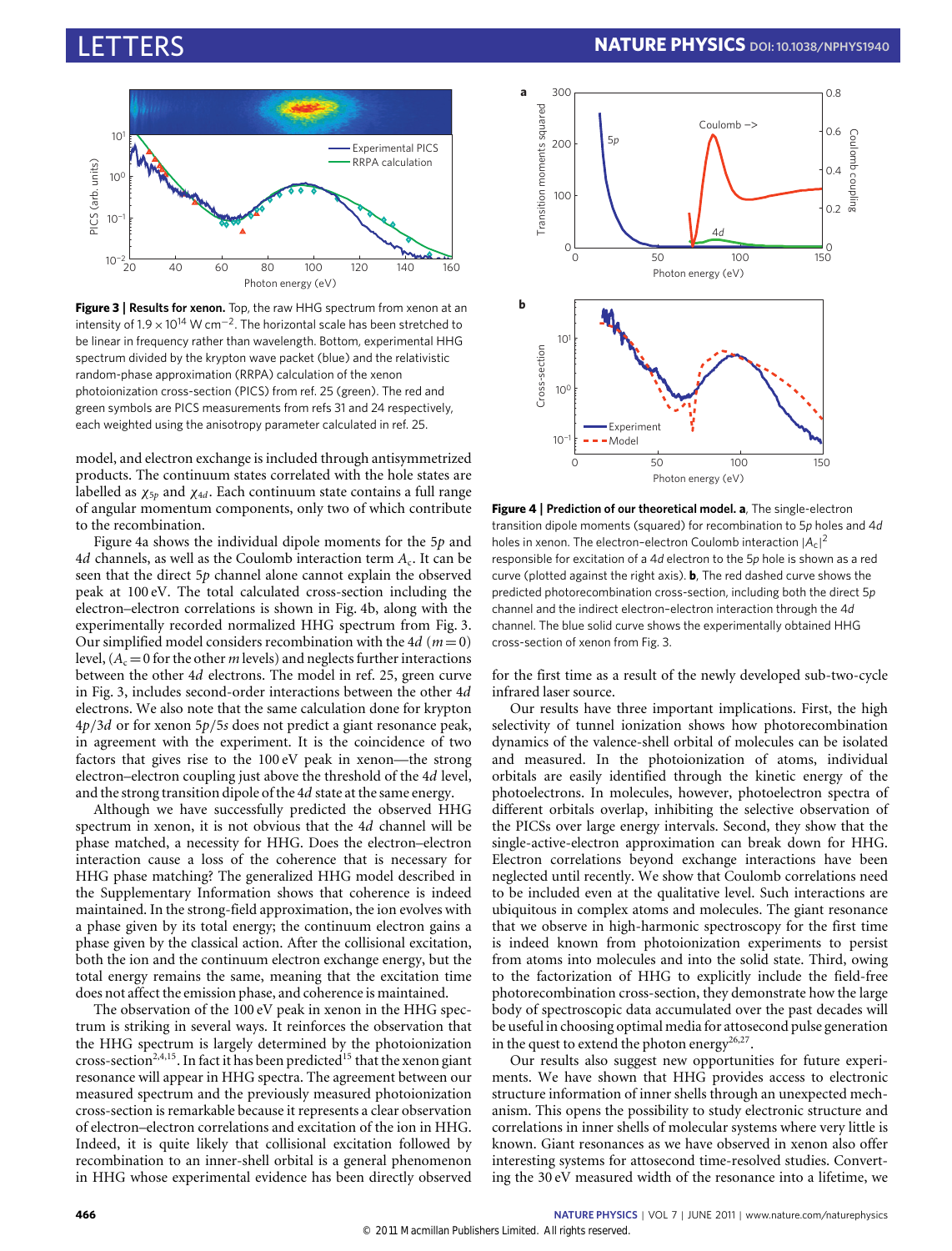### **NATURE PHYSICS** DOI[: 10.1038/NPHYS1940](http://www.nature.com/doifinder/10.1038/nphys1940)



obtain 23 attoseconds. Using an attosecond pulse centred at 100 eV to photoionize xenon from the 4*d* shell into the region of the giant resonance and subsequently streaking the photoelectron, should reveal the signature of the multi-electron dynamics. Such a measurement carried out in neon has recently revealed an unexpected temporal shift between the emission from different subshells<sup>[28](#page-3-26)</sup>. Alternatively, the timescale of the electron correlations might be directly observable in high-harmonic experiments, if the electron is accelerated by the laser field after interaction, resulting in a phase shift of the emission; such an effect could be probed by varying the laser intensity or wavelength.

### **Methods**

**Source.** Harmonic generation was driven by a 1.8 µm, 11 fs laser pulse. Details of this source have been published elsewhere<sup>[18](#page-3-14)</sup> and are also given in the Supplementary Information. In short, the 800 nm radiation from a Ti:sapphire laser (Thales, 100 Hz, 30 fs) was downshifted by an optical parametric amplifier (Light Conversion TOPAS-HE) producing approximately 1 mJ of radiation at 1.8 µm with a nominal pulse duration of 52 fs. This pulse was directed into a hollow-core fibre filled with 1.2 bar of argon gas, where its spectrum was broadened through self-phase modulation and self-steepening, and then compressed through anomalous dispersion in 2.0 mm of fused silica and a transmissive polarizer. This resulted in a nearly transform-limited 11 fs pulse, which is only 1.9 optical cycles in duration. The spatial quality of the beam is excellent, owing to the spatial filtering properties of the fibre. The laser pulse is collimated after the hollow-core fibre, then focused into the vacuum chamber with a mirror with a focal length of 250 mm. The focus was positioned before the gas jet, and optimized to favour phase-matched short trajectories and to suppress long trajectory harmonics.

**Phase matching.** Our intention is to apply high-harmonic spectroscopy to various rare-gas atoms. Unlike gas-source geometries that are designed to optimize production of extreme-ultraviolet emission, we employ a thin gas jet target in which collective effects are minimized. The gas sample is emitted from a pulsed valve with a 500 µm orifice and a backing pressure of 3 bar. We have previously verified that the extreme-ultraviolet emission scales quadratically with gas pressure<sup>[29](#page-3-27)</sup>, demonstrating that the target is operating in the phase-matched regime. The resulting high-harmonic spectrum is therefore a reflection of the single-atom response.

**Spectrometer.** Harmonic radiation produced in the gas jet passed into an extreme-ultraviolet spectrometer where the beam was spectrally dispersed by a 1,200 line mm<sup>−</sup><sup>1</sup> spherical holographic grating (Shimadzu 30-002). This type of grating has significantly lower second-order dispersion when compared with typical mechanically ruled gratings. The dispersed spectrum was imaged with a microchannel plate backed by a phosphor screen. The resulting spectrum was recorded with a high-dynamic-range digital camera.

**Spectrometer calibration.** The spectrometer was calibrated by putting oxygen into the pulsed jet and using several millijoules of circularly polarized 800 nm radiation while increasing the microchannel plate gain. We then recorded the plasma emission lines, using a method similar to that in ref. [30.](#page-3-28) By assigning the observed recombination lines to oxygen transitions known from the literature, we achieve a calibration of the spectrometer. Details of this procedure are given in the Supplementary Information.

**Intensity calibration.** The absolute laser intensity in the jet was calibrated by measuring the ion yield as a function of laser pulse energy. The intensity dependence of the mode-integrated ion yield for the target gas was then calculated using the Yudin–Ivanov non-adiabatic ionization model parameterized by the measured laser wavelength and pulse duration. The proportionality factor relating the pulse energy measured outside the chamber to the peak intensity in the interaction volume was found by fitting the measured ion yield to the intensity-dependent yield calculated from the model. We have published this procedure as part of our previous work<sup>[29](#page-3-27)</sup> and show details in the Supplementary Information.

### Received 9 November 2010; accepted 31 January 2011; published online 6 March 2011; corrected online 7 March 2011

#### **References**

- <span id="page-3-0"></span>1. Itatani, J. *et al*. Tomographic imaging of molecular orbitals. *Nature* **432,** 867–871 (2004).
- <span id="page-3-15"></span>2. Le, A-T., Lucchese, R. R., Tonzani, S., Morishita, T. & Lin, C. D. Quantitative rescattering theory for high-order harmonic generation from molecules. *Phys. Rev. A* **80,** 013401 (2009).
- 3. Mairesse, Y., Levesque, J., Dudovich, N., Corkum, P. B. & Villeneuve, D. M. High harmonic generation from aligned molecules—amplitude and polarization. *J. Mod. Optics* **55,** 2591–2602 (2008).
- <span id="page-3-8"></span>4. Wörner, H. J., Niikura, H., Bertrand, J. B., Corkum, P. B. & Villeneuve, D. M. Observation of electronic structure minima in high-harmonic generation. *Phys. Rev. Lett.* **102,** 103901 (2009).
- <span id="page-3-1"></span>5. Haessler, S. *et al*. Attosecond imaging of molecular electronic wavepackets. *Nature Phys.* **6,** 200–206 (2010).
- <span id="page-3-2"></span>6. Berkowitz, J. *Photoabsorption, Photoionization and Photoelectron Spectroscopy* (Academic, 1979).
- 7. Kimura, K., Katsumata, S., Achiba, Y., Yamazaki, T. & Iwata, S. *Handbook of HeI Photoelectron Spectra* (Japan Scientific Societies Press, 1981).
- <span id="page-3-3"></span>8. Becker, U. & Shirley, D. A. (eds) *VUV and Soft X-Ray Photoionization* (Plenum Press, 1996).
- <span id="page-3-4"></span>9. Torres, R.*et al*. Probing orbital structure of polyatomic molecules by high-order harmonic generation. *Phys. Rev. Lett.* **98,** 203007 (2007).
- <span id="page-3-5"></span>10. Baker, S. *et al*. Probing proton dynamics in molecules on an attosecond timescale. *Science* **312,** 424–427 (2006).
- <span id="page-3-9"></span>11. Smirnova, O. *et al*. High harmonic interferometry of multi-electron dynamics in molecules. *Nature* **460,** 972–977 (2009).
- <span id="page-3-6"></span>12. Wörner, H. J., Bertrand, J. B., Kartashov, D. V., Corkum, P. B. & Villeneuve, D. M. Following a chemical reaction using high-harmonic spectroscopy. *Nature* **466,** 604–607 (2010).
- <span id="page-3-7"></span>13. Corkum, P. B. Plasma perspective on strong field multiphoton ionization. *Phys. Rev. Lett.* **71,** 1994–1997 (1993).
- <span id="page-3-10"></span>14. Le, A-T., Lucchese, R. R., Lee, M. T. & Lin, C. D. Probing molecular frame photoionization via laser generated high-order harmonics from aligned molecules. *Phys. Rev. Lett.* **102,** 203001 (2009).
- <span id="page-3-11"></span>15. Frolov, M. V. *et al*. Analytic description of the high-energy plateau in harmonic generation by atoms: Can the harmonic power increase with increasing laser wavelengths? *Phys. Rev. Lett.* **102,** 243901 (2009).
- <span id="page-3-12"></span>16. Ganeev, R. A. High-order harmonic generation in a laser plasma: A review of recent achievements. *J. Phys. B* **40,** R213–R253 (2007).
- <span id="page-3-13"></span>17. Frolov, M. V., Manakov, N. L. & Starace, A. F. Potential barrier effects in high-order harmonic generation by transition-metal ions. *Phys. Rev. A* **82,** 023424 (2010).
- <span id="page-3-14"></span>18. Schmidt, B. E. *et al*. Compression of 1.8 µm laser pulses to sub two optical cycles with bulk material. *Appl. Phys. Lett.* **96,** 121109 (2010).
- <span id="page-3-16"></span>19. Frolov, M. V., Manakov, N. L., Sarantseva, T. S. & Starace, A. F. Analytic formulae for high harmonic generation. *J. Phys. B* **42,** 035601 (2009).
- <span id="page-3-17"></span>20. Landau, L. D. & Lifshitz, E. M. *Quantum Mechanics Non-Relativistic Theory* 3 edn (Course of Theoretical Physics, vol. 3, Pergamon Press, 1977).
- <span id="page-3-18"></span>21. Huang, K. N., Johnson, W. R. & Cheng, K. T. Theoretical photoionization parameters for the noble gases argon, krypton, and xenon. *At. Nucl. Data Tables* **26,** 33–45 (1981).
- <span id="page-3-19"></span>22. Minemoto, S. *et al*. Retrieving photorecombination cross sections of atoms from high-order harmonic spectra. *Phys. Rev. A* **78,** 061402(R) (2008).
- <span id="page-3-20"></span>23. Amusia, M. Y. & Connerade, J-P. The theory of collective motion probed by light. *Rep. Prog. Phys.* **63,** 41–70 (2000).
- <span id="page-3-21"></span>24. Becker, U. *et al*. Subshell photoionization of Xe between 40 and 1,000 eV. *Phys. Rev. A* **39,** 3902–3911 (1989).
- <span id="page-3-22"></span>25. Kutzner, M., Radojević, V. & Kelly, H. P. Extended photoionization calculations for xenon. *Phys. Rev. A* **40,** 5052–5057 (1989).
- <span id="page-3-24"></span>26. Popmintchev, T. *et al*. Phase matching of high harmonic generation in the soft and hard X-ray regions of the spectrum. *Proc. Natl Acad. Sci. USA* **106,** 10516–10521 (2009).
- <span id="page-3-25"></span>27. Vozzi, C. *et al*. High-order harmonics generated by 1.5 µm parametric source. *J. Mod. Opt.* **57,** 1008–1013 (2010).
- <span id="page-3-26"></span>28. Schultze, M. *et al*. Delay in photoemission. *Science* **328,** 1658–1662 (2010).
- <span id="page-3-27"></span>29. Shiner, A. D. *et al*. Wavelength scaling of high harmonic generation efficiency. *Phys. Rev. Lett.* **103,** 073902 (2009).
- <span id="page-3-28"></span>30. Farrell, J. P., McFarland, B. K., Bucksbaum, P. H. & Gühr, M. Calibration of a high harmonic spectrometer by laser induced plasma emission. *Opt. Express* **17,** 15134–15144 (2009).
- <span id="page-3-23"></span>31. Fahlman, A., Krause, M. O., Carlson, T. A. & Svensson, A. Xe 5*s*, 5*p* correlation satellites in the region of strong interchannel interactions, 28–75 eV. *Phys. Rev. A* **30,** 812–819 (1984).

### **Acknowledgements**

The authors thank laser technicians F. Poitras and A. Laramée for their dedicated work on the laser system, and gratefully acknowledge financial support from NSERC, AFOSR, CIPI and FQRNT. We thank U. Becker, M. Spanner and T. Starace for illuminating discussions.

### **Author contributions**

A.D.S. and B.E.S. contributed equally to this work. B.E.S., F.L. and J-C.K. developed the laser source. A.D.S., B.E.S. and C.T.H. carried out the experiments. H.J.W. interpreted the xenon results. A.D.S. analysed the data. S.P. and D.M.V. provided the theoretical parts. A.D.S., H.J.W., P.B.C. and D.M.V. wrote the manuscript.

### **Additional information**

The authors declare no competing financial interests. Supplementary information accompanies this paper on [www.nature.com/naturephysics.](http://www.nature.com/naturephysics) Reprints and permissions information is available online at [http://npg.nature.com/reprintsandpermissions.](http://npg.nature.com/reprintsandpermissions) Correspondence and requests for materials should be addressed to D.M.V.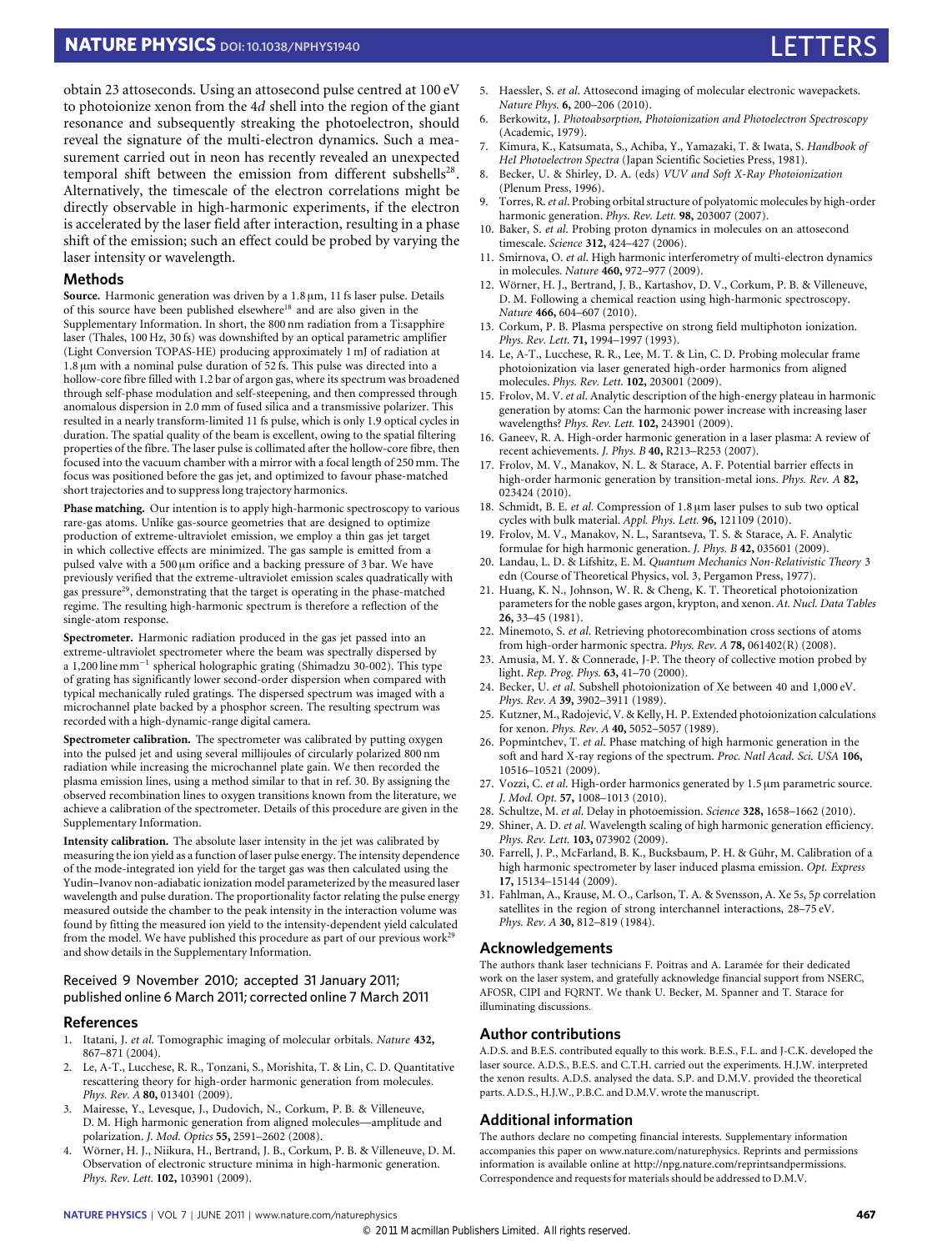## **Probing collective multi-electron dynamics in xenon with high harmonic spectroscopy (Supplementary Online Material)**

A. D. Shiner<sup>1∗</sup>, B. E. Schmidt<sup>2∗</sup>, C. Trallero-Herrero<sup>1,3</sup>, H. J. Wörner<sup>1,4</sup>, S. Patchkovskii<sup>1</sup>, P. B. Corkum<sup>1</sup>, J.-C. Kieffer<sup>2</sup>, F. Légaré<sup>2</sup> and D. M. Villeneuve<sup>1</sup>

<sup>1</sup>*Joint Attosecond Science Laboratory, National Research Council of Canada and University of Ottawa, 100 Sussex Drive, Ottawa ON K1A 0R6 Canada*

<sup>2</sup>*Institut National de la Recherche Scientifique, 1650 boul. Lionel-Boulet, Varennes, Quebec ´ J3X 1S2, Canada*

<sup>3</sup>*J. R. Macdonald Lab, Physics Department, Kansas State University, Manhattan, KS 66506 USA* <sup>4</sup>*Labortorium fur physikalische Chemie, ETH Z ¨ urich, Wolfgang-Pauli-Strasse 10, 8093 Z ¨ urich, ¨ Switzerland*

*\*These authors contributed equally to this work.*

### 1 Calculating HHG Spectra

The Photo-Recombination Cross Section (PRCS) is related to the more common Photoionization Cross Section (PICS) by the relation  $1,2$ 

$$
\frac{d^2\sigma^r}{\omega^2 d\Omega_n d\Omega_k} = \frac{d^2\sigma^i}{c^2 k^2 d\Omega_n d\Omega_k} \tag{1}
$$

Here,  $\Omega_k$  is the solid angle of the photoelectron direction,  $\Omega_n$  is the solid angle of the photon polarization direction, and  $k$  is the final momentum of the photoelectron. In photoionization experiments, the outgoing electron direction is measured relative to the photon polarization direction as angle  $\theta$ , and its anisotropy is characterized by the asymmetry parameter  $\beta$ , where  $-1 < \beta < 2$ . In HHG from atoms, the xuv is polarized parallel to the recolliding electron direction, so  $\hat{n} \parallel \hat{k}$ and  $\theta = 0$ . The angle resolved photoionization cross section is related to the angle integrated cross section and the asymmetry parameter as follows <sup>3</sup>:

$$
\frac{d\sigma^i}{d\Omega} = \frac{\sigma^i}{4\pi} \left[ 1 + \beta^i P_2 \left( \cos(\theta) \right) \right]
$$
 (2)

Where  $P_2(\cos(\theta)) \equiv \frac{3}{2} \cos^2(\theta) - \frac{1}{2}$ . To compare our measured HHG spectra with previously published photoionization cross sections  $\sigma^{i}(E)$  and asymmetry parameters  $\beta^{i}(E)$ , we use eq. (2) to determine the  $\theta = 0$  contribution, then use eq. (1) to convert to a PRCS.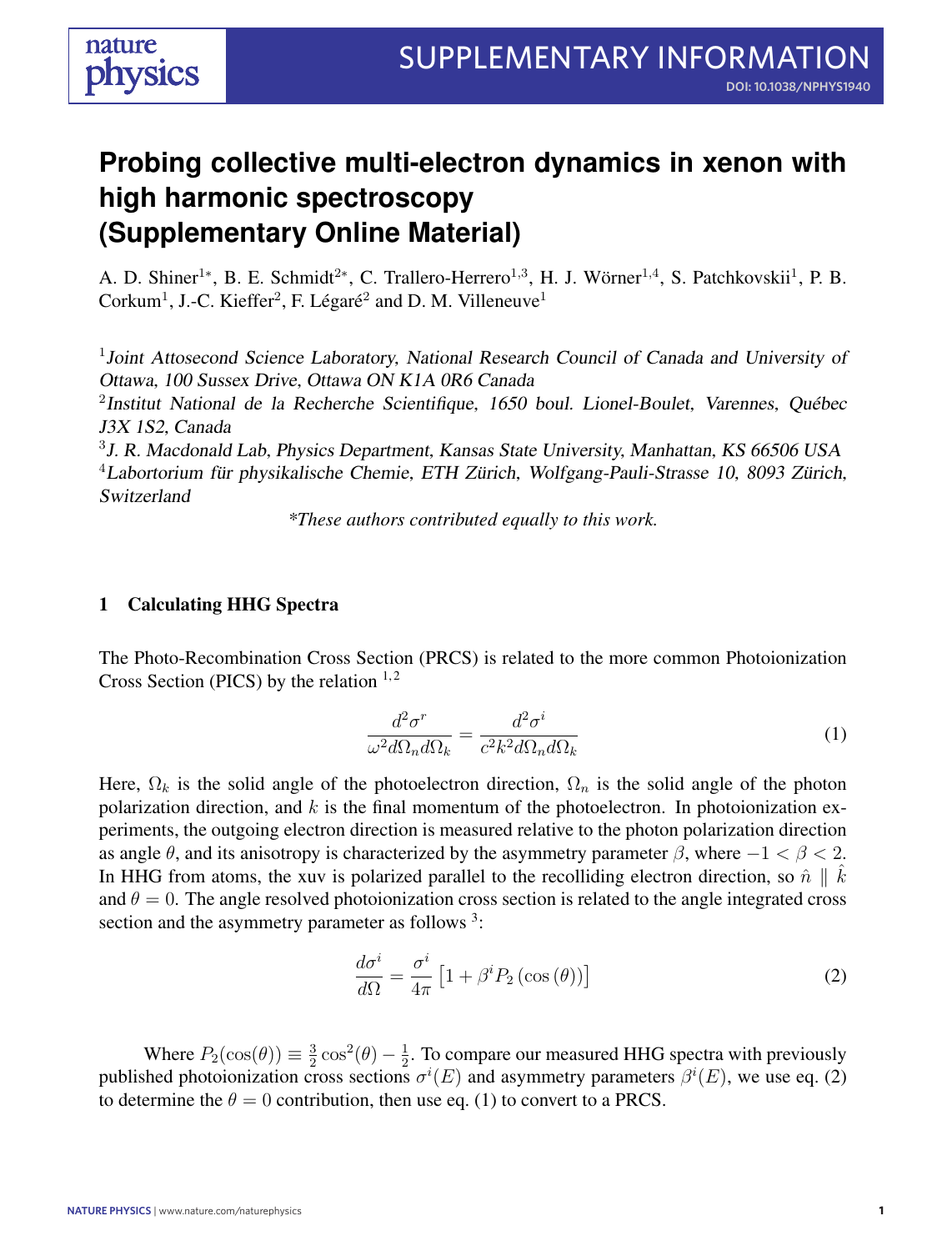## supplementary information **doi: 10.1038/nphys1940**

Kr Published Photoionization Cross Section Data: State resolved photoionization cross sections for Kr were calculated by Huang et al.<sup>4</sup> who used the Relativistic Random Phase Approximation (RRPA). After ionization of the Kr ground state the ion is left in a superposition of the <sup>2</sup>P<sub>j</sub> states with  $j = \{\frac{1}{2}, \frac{3}{2}\}\.$  The PI cross section for each state along the direction  $\theta = 0$  was calculated using Eq. (2) and the contributions from the two states were combined with the statistical weighting  $(2j+1)$ . The resulting PI cross section is shown in Fig. 1. Huang et al. did not provide data for photon energies above ∼140 eV. In this region the PICS was extrapolated by fitting a second order polynomial to the published PICS from 100 eV to 140 eV. The results are shown as the red curve in Fig. 1.



Figure 1: Photoionization cross section for Kr along the  $(\theta = 0)$  direction combining the contributions from channels that leave the ion in the  ${}^{2}P_{1/2}$  and  ${}^{2}P_{3/2}$  states. Data was taken from <sup>4</sup> and extrapolated to 160 eV.

### 2 Strong Field Approximation

The Strong Field Approximation (SFA) is commonly used to calculate HHG emission<sup>5</sup>. The usual expression for the time-dependent dipole  $d(t)$  in a one-electron system is

$$
\boldsymbol{d}_1(t) = -i \int d\boldsymbol{k} \int_0^t dt_1 \langle \psi_0 | \boldsymbol{r} | \boldsymbol{k} + \boldsymbol{A}(t) \rangle e^{-iS} \boldsymbol{E}(t_1) \cdot \langle \boldsymbol{k} + \boldsymbol{A}(t_1) | \boldsymbol{r} | \psi_0 \rangle \tag{3}
$$

Here  $k$  is the canonical momentum,  $A$  is the vector potential of the laser field, and  $S = \int_{t_1}^t dt''(\mathbf{k} + \mathbf{A}(t''))^2/2 + I_p(t - t_1)$  is the classical action, with  $I_p$  being the ionization poten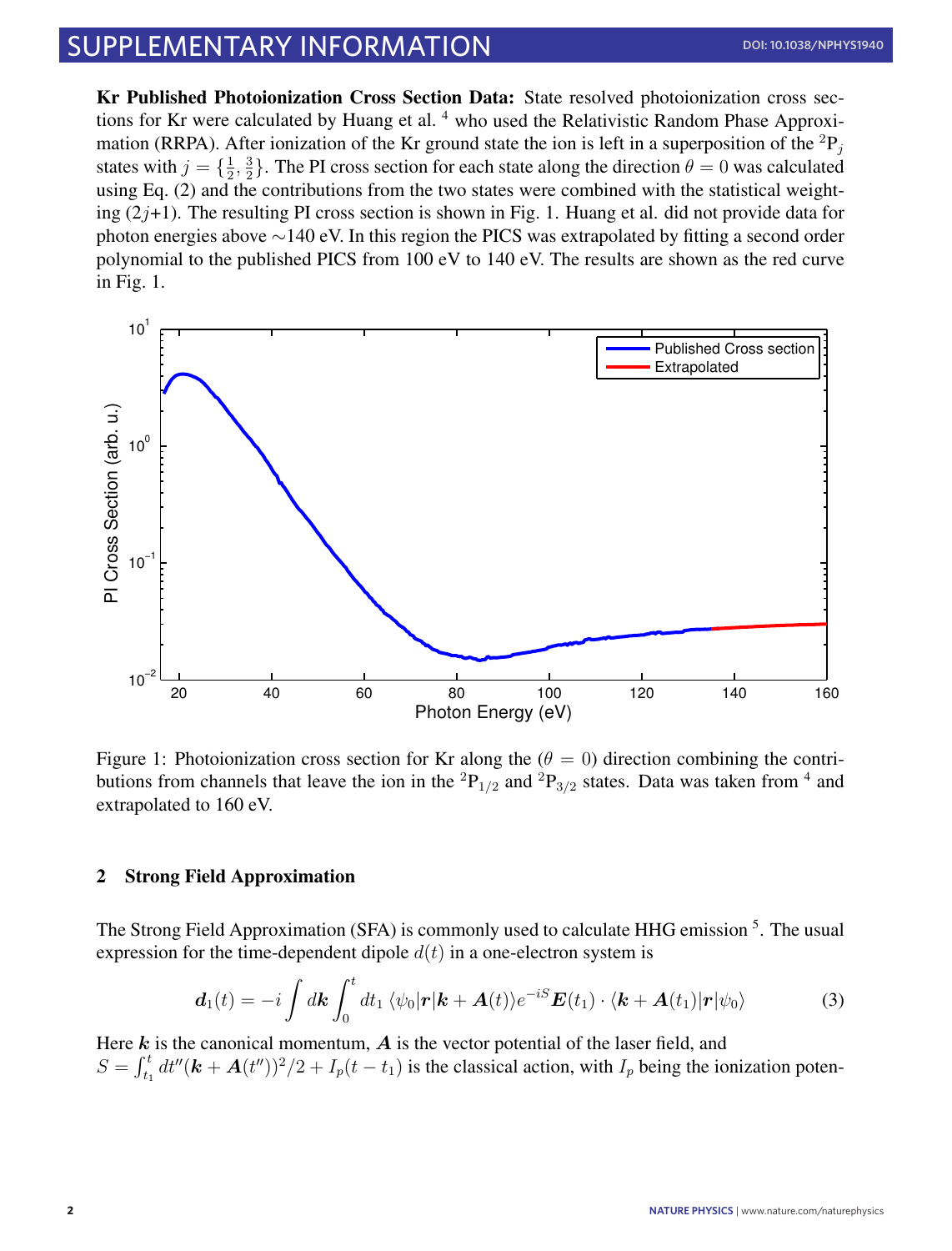tial.

Following Patchkovskii et al.<sup>6</sup>, we rewrite this expression in the multi-electron form to explicitly include the ion and the various phase terms.

$$
\mathbf{d}_2(t) = -i \int d\mathbf{k} \int_0^t dt_1 \left\langle \psi_N \left| e^{iE_N t} \mathbf{r} e^{-iE^+(t-t_1)} e^{-iS_v(t,t_1)} \right| \mathbf{k} + \mathbf{A}(t), \psi^+ \right\rangle
$$
  
 
$$
\times \left\langle \mathbf{k} + \mathbf{A}(t_1), \psi^+ \left| \hat{V}_L(t_1) e^{-iE_N t_1} \right| \psi_N \right\rangle
$$
 (4)

Here,  $\psi_N(1...n)$  is the *n*-electron ground state of the neutral atom,  $E_N$  is the total energy of the neutral,  $\psi^+(1...n-1)$  is the n – 1-electron wave function of the ion following ionization,  $E^+$  is the total energy of the ion,  $V_L = xE_L(t_1)$  is the interaction Hamiltonian due to the laser field, and  $S_v(t, t_1) = \int_{t_1}^t (k + A(t''))^2 dt''/2$  is the Volkov phase of the electron in the continuum. We explicitly show the energy of the neutral system,  $E_N$ , rather than the more usual ionization potential  $I_p$ , because we will soon introduce an excited state of the ion.

Now we include the Coulomb interaction between the returning electron and the  $n - 1$  electrons in the ion. In the S-matrix description, this is an additional interaction at time  $t_2$  somewhere between ionization time  $t_1$  and emission time t. The time-ordering is  $(0 \le t_1 \le t_2 \le t)$ . In the case of xenon, the ionic states correspond to the ion with a 5p hole  $(\psi_1^+)$  and a 4d hole  $(\psi_2^+)$ . The expression can easily be extended to additional ionic states. The continuum electron wave functions associated with each ionic state are written as  $\chi_1$  and  $\chi_2$  to simplify the expression. Electron n is ionized (without showing the explicit antisymmetrization).

$$
\mathbf{d}_{3}(t) = \int d\mathbf{k} \int_{0}^{t} dt_{1} \int_{t_{1}}^{t} dt_{2} \times \left\langle \psi_{N} \left| e^{iE_{N}t} \mathbf{r} e^{-iS_{V}^{\prime}(t,t_{2})} \right| \chi_{2}(t_{2}), \psi_{2}^{+} \right\rangle \times \left\langle \chi_{2}(t_{2}), \psi_{2}^{+} \left| \sum_{i=1}^{n-1} |\mathbf{r}_{i} - \mathbf{r}_{n}|^{-1} \right| \chi_{1}(t_{2}), \psi_{1}^{+} \right\rangle \times e^{-iS_{v}(t_{2},t_{1})} \left\langle \chi_{1}(t_{1}), \psi_{1}^{+} \left| \hat{V}_{L}(t_{1}) e^{-iE_{N}t_{1}} \right| \psi_{N} \right\rangle (E_{2}^{+} - E_{1}^{+})^{-1}
$$
\n(5)

Here the classical action is split into two parts, before and after  $t_2$ :

$$
S_v = \frac{1}{2} \int_{t_1}^{t_2} d\tau \left( \mathbf{k} + \mathbf{A}(\tau) \right)^2 + E_1^+(t_2 - t_1)
$$
 (6)

$$
S_v' = \frac{1}{2} \int_{t_c}^t d\tau K_2 + E_2^+(t - t_2),\tag{7}
$$

where  $K_1$  is the kinetic energy of continuum electron 1 before collision and  $K_2 = K_1 - (E_2^+ - E_1^+)$ is the kinetic energy of continuum electron 2 after collision, which we assume is not affected by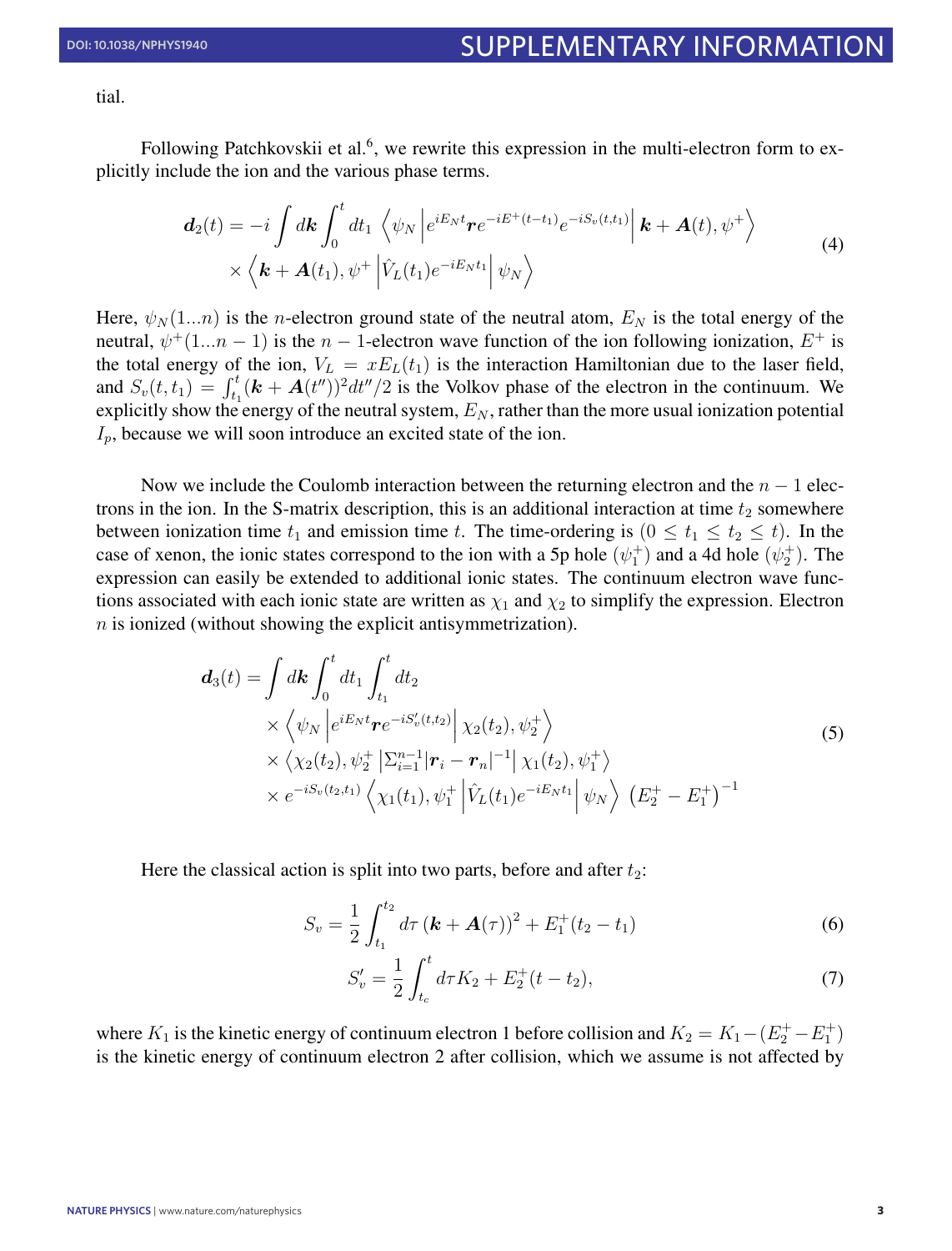

Figure 2: Time evolution of the continuum electron in HHG. From time zero to t1 the electron waits to be ionized by the laser field. At t1 the electron is field ionized and accelerates in the continuum. At t2 the continuum electron re-encounters the parent ion causing the exchange of the 5p hole with a 4d electron losing 56 eV in the process. At time t the continuum electron fills the 4d hole and a 100 eV photon is emitted.

the laser field during its brief existence. A schematic diagram of this 4-step process is shown in Fig. 2.

We calculate the effect of the extra 5p-4d coupling by considering only the recombination part of the three-step model (see main text, eq. 1). The recombination moment  $D(\Omega)$  is the sum of the direct 5p channel,  $D_{5p}$  and the indirect 4d channel,  $D_{4d}$ .

$$
\boldsymbol{D}_{5p}(\Omega) = \langle \phi_{5p} | \boldsymbol{r} | \chi_{5p} \rangle \tag{8}
$$

$$
\boldsymbol{D}_{4d}(\Omega) = \langle \phi_{4d} | \boldsymbol{r} | \chi_{4d} \rangle \langle \chi_{4d}, \phi_{5p} | \boldsymbol{r}_1 - \boldsymbol{r}_2 |^{-1} \hat{A} | \chi_{5p}, \phi_{4d} \rangle \ (E_2^+ - E_1^+)^{-1}
$$
(9)

Here,  $\hat{A}$  is the antisymmetrization operator. The continuum wave functions are taken as scattering wave solutions of the ionic potential which are asymptotically matched to hydrogenic Coulomb functions of asymptotic kinetic energy K such that  $\Omega = K + I_p$ , where  $I_p$  is the ionization potential of the corresponding orbital vacancy (5p or 4d). This approach is described in more detail in Wörner et al. <sup>7</sup>. The single-electron orbital wave functions  $\phi_{5p}$  and  $\phi_{4d}$  are taken from a quantum chemistry calculation using GAMESS <sup>8</sup> with small-core relativistic plus polarization correlation consistent triple zeta basis set (cc-pVTZ-PP and Stoll-Dolg effective core potentials) 9. The 5p and 4d orbitals are taken in the frozen-core approximation, in which the other orbitals are assumed to be unchanged upon ionization. Such orbitals are very close to the corresponding Dyson orbitals, which include rearrangement of the other electrons. For noble gas atoms, this rearrangement is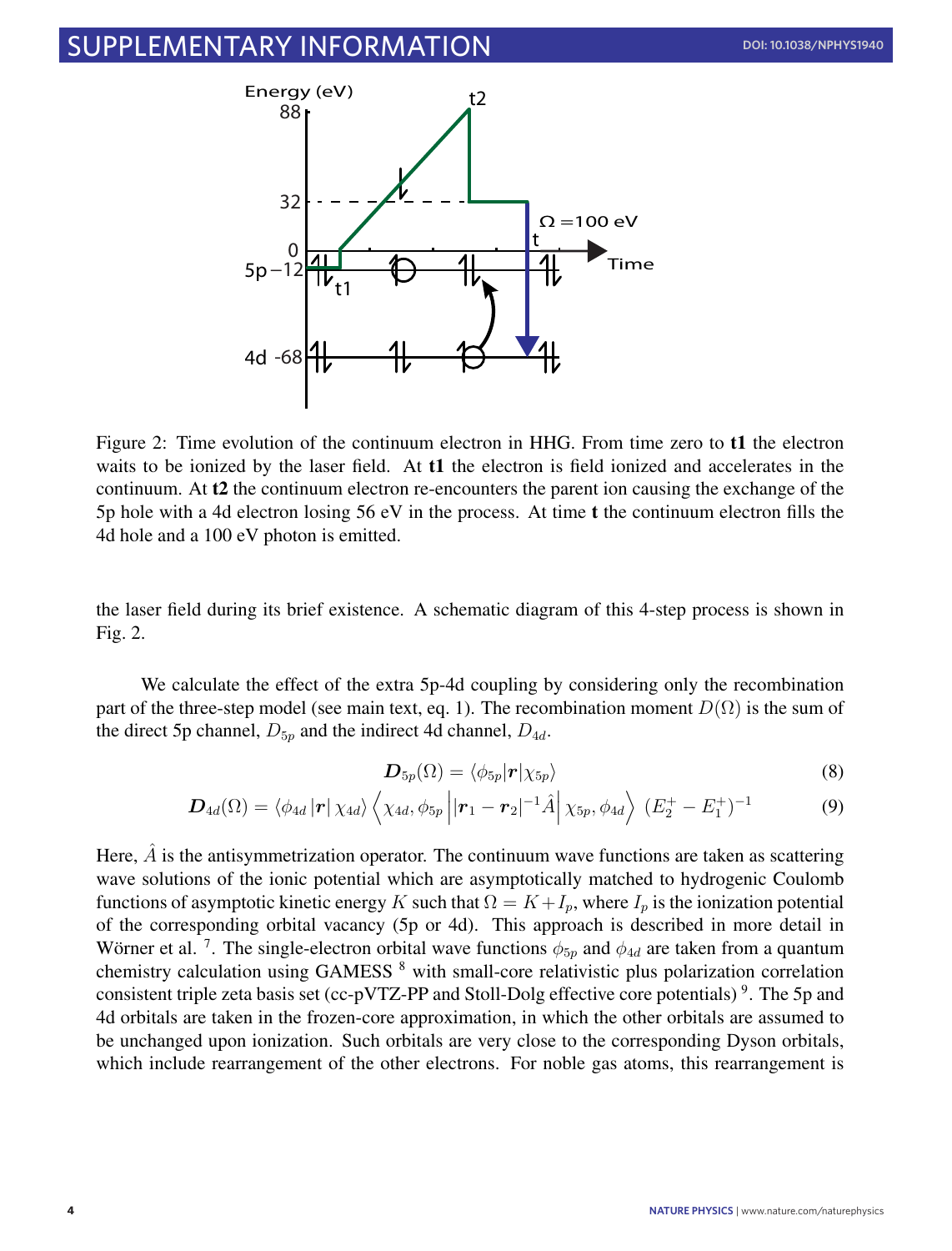very small.

In converting from transition dipole moment in the length form to photoionization cross section, as shown in Fig. 4 in the main paper, we use the following expression  $3$ :

$$
\frac{d\sigma}{d\Omega_{sr}} = \frac{4\pi^2}{c} \Omega \left(\frac{e^2}{m\hbar^2}\right) \left[ (2(\Omega - I_{5p}))^{1/2} \mathbf{D}_{5p} + (2(\Omega - I_{4d}))^{1/2} \mathbf{D}_{4d} \right]^2 \tag{10}
$$

where  $I_{5p}$  and  $I_{4d}$  are the ionization potentials for removal of a 5p and a 4d electron, and  $\Omega$  is the emitted photon energy.

All of the integrals above are in general complex, meaning that the emission from each channel is not necessarily in phase. Nevertheless, the calculation predicts that the interference between channels is generally constructive, in agreement with the experiment.

In HHG experiments, phase matching is essential to producing coherent collimated xuv emission. This condition is usually met because the attosecond emission is synchronized to the optical cycle. This condition requires that the atom coherently returns to the initial ground state, otherwise the emission is incoherent. It is less obvious that the channel which includes coupling between 5p and 4d electrons is phase-matched, since the electron-electron interaction could potentially randomize the phase. However the analysis above shows that, as long as the total energy of the system (continuum electron plus ion core) is conserved, the emission phase is deterministic. If the laser field accelerates the continuum electron after the electron-electron interaction and before recombination, an additional phase term will appear. Since the interaction occurs very close to the ion core, and just before recombination, we neglect this effect. This additional phase might be an experimental observable that will give access to the time of the electron-electron interaction on an attosecond time scale.

### 3 Source

The experimental layout comprising the optical setup for IR few-cycle pulse generation and the high-harmonic chamber is depicted in Fig. 3. The source is based on the frequency conversion from Ti:Sa wavelength of 800 nm to 1.8  $\mu$ m with commercial OPA technology followed by subsequent pulse compression. The starting point is a Ti:Sa amplifier delivering 40 fs pulses with 6 mJ pulse energy at a repetition rate of 100 Hz. Frequency conversion to the IR spectral range is achieved by utilizing the idler out of a fluorescence seeded high energy OPA (HE TOPAS, Light Conversion). It provides 52 fs pulses with pulse energy of 950  $\mu$ J which are focused into the hollow-core fiber (HCF) by a f =1 m lens made of  $CaF_2$ . Pulse shortening is realized due to the combined action of nonlinear propagation in the HCF and linear propagation through bulk material in the anomalous dispersion regime  $10$ . Self-phase modulation (SPM) in the 1 m long fiber is the main driving source for spectral broadening of the initial OPA spectrum shown as shaded gray in Fig. 4a. After the fiber, the pulse duration roughly equals the input duration but its spectrum signif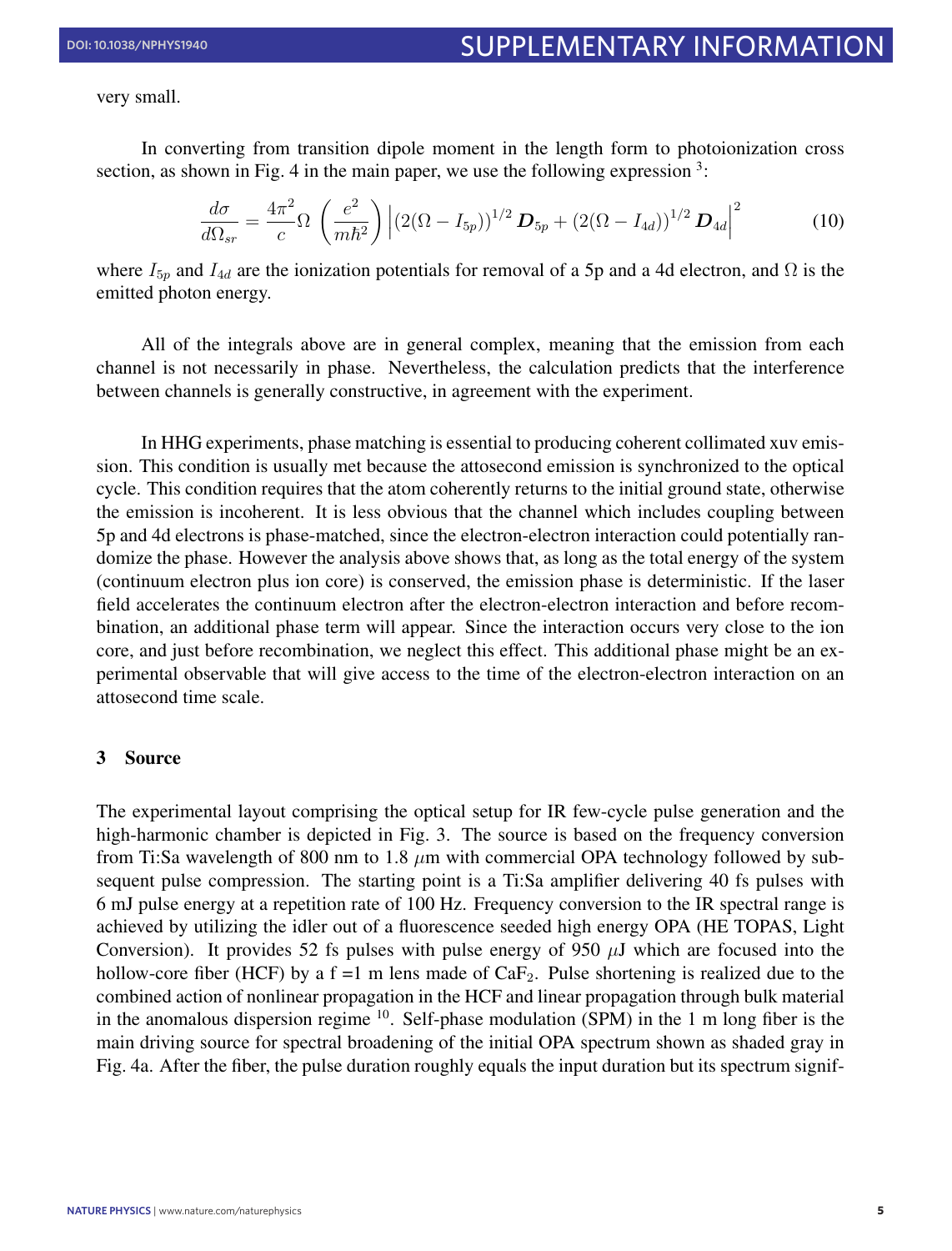icantly broadened (black line in Fig. 4a). Collimation of the continuum is carried out with a mirror of 1 m focal length. The broadened power spectrum given by the black line in Fig. 4a is slightly asymmetric towards the blue spectral side as a result of self-steepening 11. More important for the subsequent compression, however, is that self-steepening also causes the spectral phase to become asymmetric, distinct from pure SPM which bears both, symmetric spectrum and phase. As expected, this symmetric part of the spectral phase is compensated afterwards by the negative group delay dispersion (GDD) introduced by the glass in the anomalous dispersion regime. The distinctiveness of the glass compression scheme, compared to other aproaches<sup>12–15</sup>, lies in the cancelation of the spectral phase-asymmetry arising from self-steepening during nonlinear propagation. It is balanced by the positive third order dispersion (TOD) of the glass during linear propagation of the expanded, low intensity, beam. Thus, compression is not limited by the TOD of bulk material which is always positive. The flat spectral phase after compression is shown as red line in Fig. 4a with the corresponding temporal profile given in Fig. 4b. A more detailed discussion and full numerical simulations of the mutually compensating propagation effects can be found in Ref.<sup>16</sup>.

Several materials contribute to the pulse compression subsequent to the fiber.  $CaF<sub>2</sub>$  windows (not shown in Fig. 3) on the HCF (1 mm thickness) and at the entrance of the high-harmonic chamber (3 mm thickness) have a minor effect because of very low dispersion. Compression mainly arises from the transmissive polarizer  $P$  (nanoparticle polarizer, Thorlabs) and fine tuning is achieved by small tilts of the Fused Silica FS plate (2.0 mm thickness). Intensity control is achieved by rotating the half-wave plate  $\lambda/2$  in front of the HCF in combination with the polarizer located after the fiber. Pulse characterization is carried out with a home built second harmonic generation - frequency resolved optical gating (SHG-FROG) <sup>17</sup> setup designed for dispersion free few-cycle pulse measurement 10.

In this straight-forward manner 11 fs pulses, corresponding to 1.8 optical cycles at 1.8  $\mu$ m wavelength (Fig. 4b), with  $\sim 300 \,\mu$ J pulse energy have been delivered to the target chamber.

### 4 XUV Spectrometer

A schematic diagram of the HHG spectrometer and source chamber is shown in Fig. 3. The laser enters the source chamber through a 3 mm thick  $CaF<sub>2</sub>$  window and is focused below a thin pulsed gas jet by an  $f = 25$  cm spherical mirror. The jet has a 500  $\mu$ m aperture and backing pressure of 2-3 atm. It is mounted on a three-axis manipulator for adjustment relative to the laser focus. We estimate the number density under the jet to be  $2 \cdot 10^{17}$  cm<sup>-3</sup>. The focusing optics are chosen such that the jet is much thinner than the Rayleigh range. An ion detector consisting of an electrically biased mesh was located directly below the jet. The resulting harmonics pass from the source to the detector chambers through a differential pumping tube. The harmonic beam enters the spectrometer through a  $\sim 140 \mu m$  slit and is dispersed by a 1200 l/mm spherical holographic grating (Shimadzu 30-002). This type of grating has been shown to have significantly lower second order dispersion compared to equivalent ruled gratings <sup>18, 19</sup>. The dispersed spectrum is imaged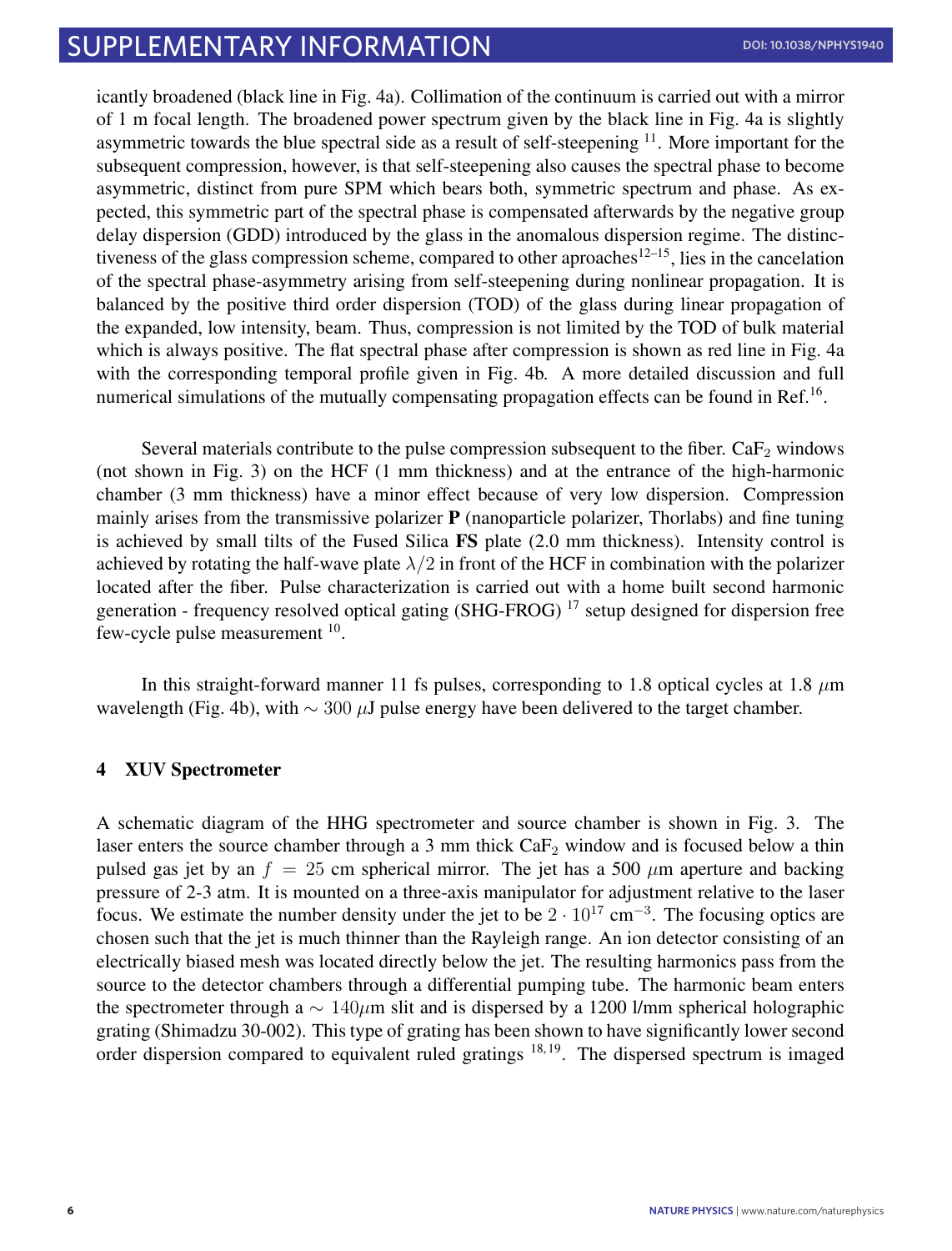

Figure 3: Experimental setup The IR spectral range is accessed by utilizing the idler of a high energy OPA, pumped at 800 nm. Confined propagation in a hollow-core fiber filled with Ar at atmospheric pressure broadens the spectrum which is subsequently compressed by bulk material  $(CaF<sub>2</sub> vacuum windows, transmissible polarizer (P), 2 mm FS for fine tuning). A half-wave plate$  $(\lambda/2)$  in front of the fiber is used to attenuate the beam in combination with the polarizer. High harmonics are generated by focusing this beam  $(f = 25 \text{ cm})$  into a thin gas jet and their spectral characterization is carried out by imaging the entrance slit onto a multichannel plate (MCP) with a concave grating.

onto a microchannel plate intensifier backed by a phosphor screen (Burle APD 3115 32/25/8 I EDR MgF2 P20). The resulting spectrum was recorded with a high dynamic range digital camera.

Calibration In HHG spectroscopy it is common to calibrate the spectrometer by fitting the positions where harmonics are observed to their expected position based on odd multiples of the laser photon energy and the grating equation. This procedure works well for low harmonic orders but can introduce significant errors when a large number of harmonics are produced. The accuracy of calibrations using the observed HHG spectra is very sensitive to our knowledge of the laser wavelength and can be seriously degraded by the 'blue shift' <sup>20</sup> which causes the spectrum to shift in energy at high harmonic orders. The wavelength scale of the spectrometer was calibrated by recording oxygen recombination lines and comparing their positions to the wavelengths in the NIST database. To do this we put oxygen into the pulsed jet and focus several millijoules of circularly polarized 800 nm radiation to the same position where we normally focus the 1.8  $\mu$ m laser when producing harmonics. We then observed the spectrum resulting from photo-recombination of free electrons with oxygen ions in the laser produced plasma. This procedure is similar to the one described by Farrell et al.  $^{21}$  as well as  $^{22}$ . The resulting spectrum is shown in Fig. 5 along with the positions of oxygen lines that we expect based on NIST data.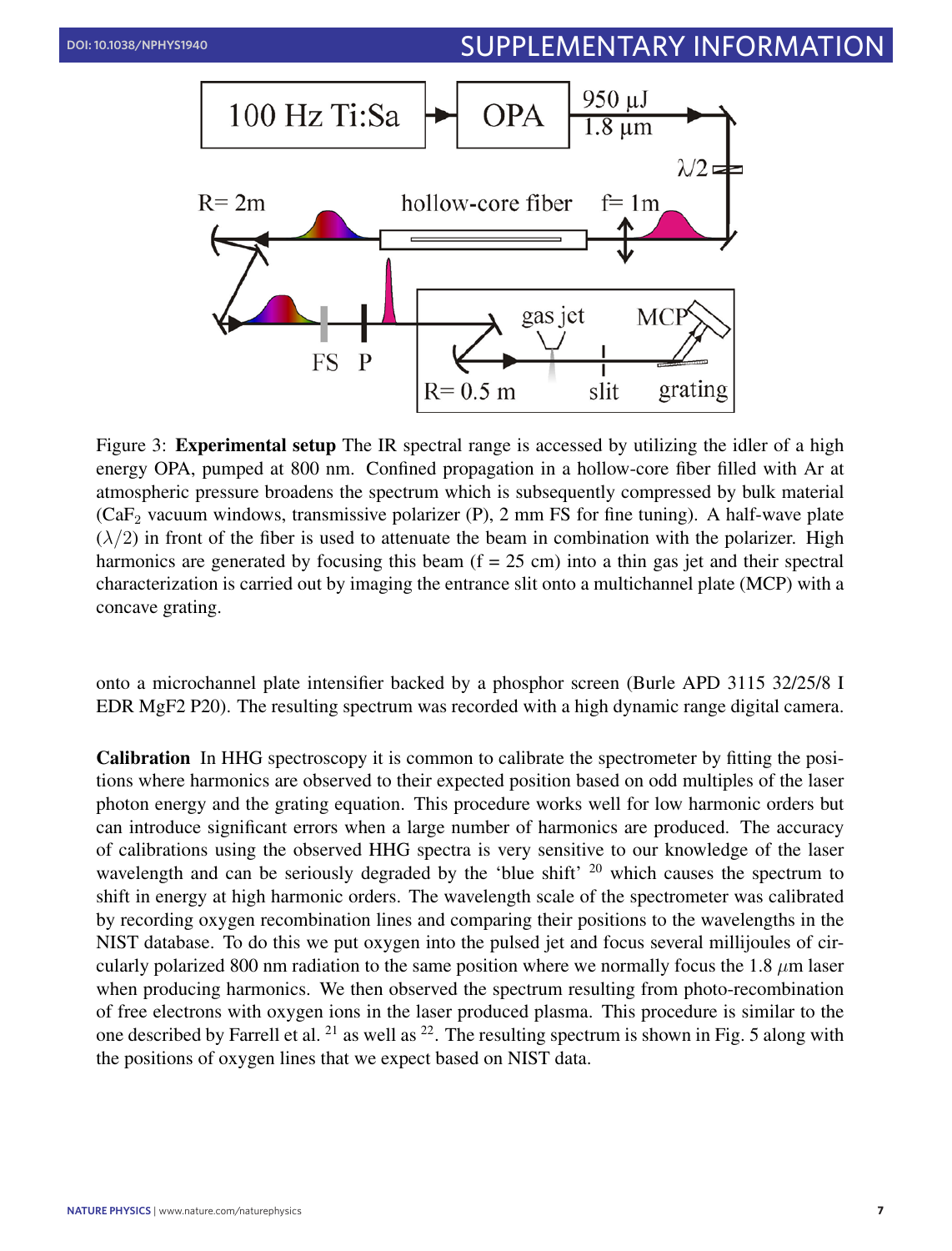

Figure 4: Pulse characterization (a) spectral broadening (black) after the hollow-core fiber is compared to OPA input bandwidth (shaded gray) which corresponds to a 52 fs pulse. The retrieved flat spectral phase compressed by the bulk material used in the setup is shown as a red curve. (B) Temporal intensity of the compressed 1.8 cycle pulse.

Note that NIST gives the position and relative intensity for oxygen transitions, many of which are very close together. To generate the spectrum shown we assumed that each transition had a secant squared line shape with an amplitude given by the relative amplitudes from NIST. For a given wavelength we then sum the contribution from each transition. This procedure gives a reasonable approximation for the centre wavelength expected for each line in the observed spectrum.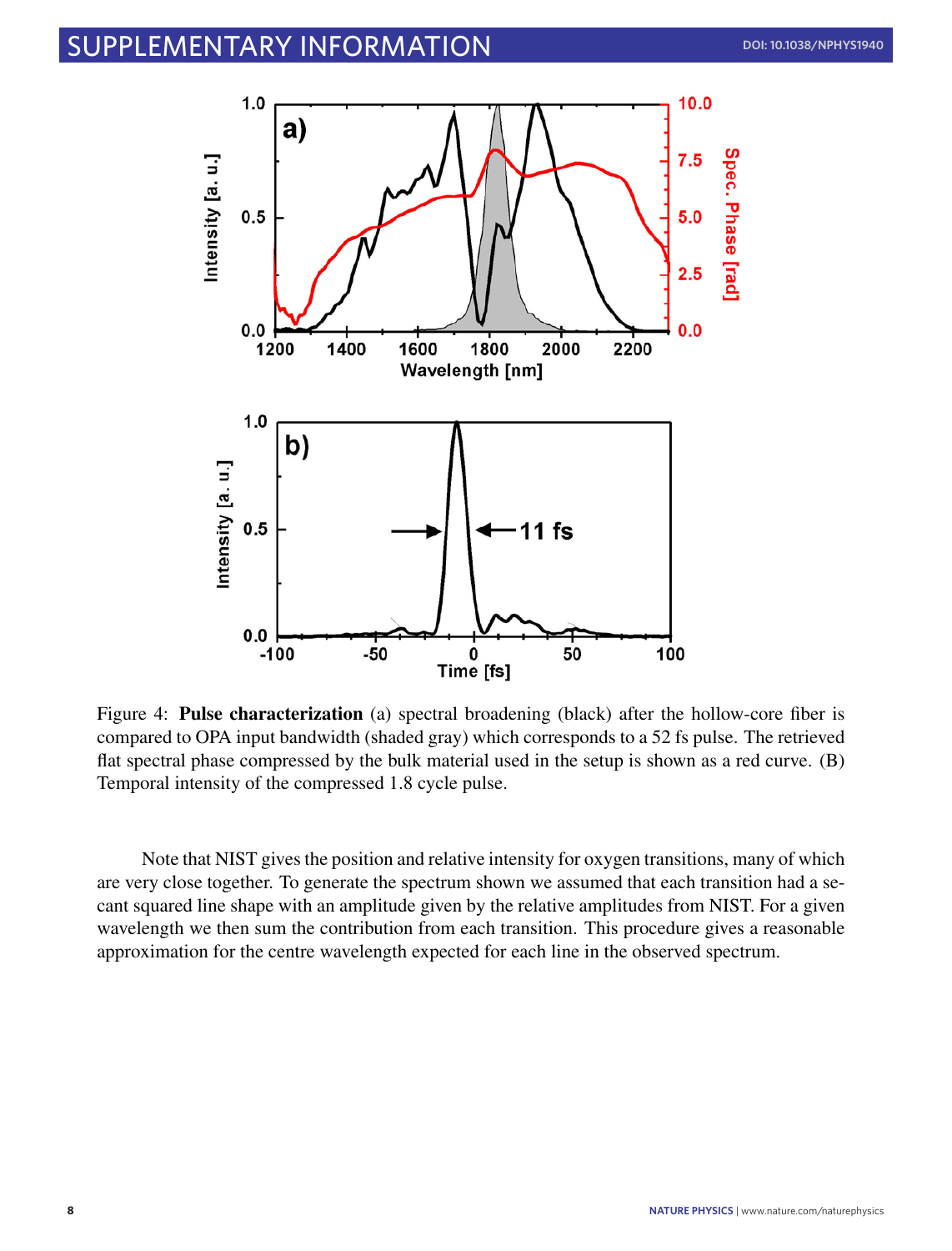

Figure 5: Image of measured spectrum of oxygen recombination lines (top). The lower panel shows the measured spectrum (blue) along with the absorption spectra of Oxygen-I through IV as tabulated by NIST. Note that the NIST data is largely based on photo-absorption measurements. In our experiment, the spectrum is produced by photo-recombination of electrons in the laser produced plasma. While the centre wavelengths for lines corresponding to the two processes will be nearly identical, their relative strengths are expected to differ.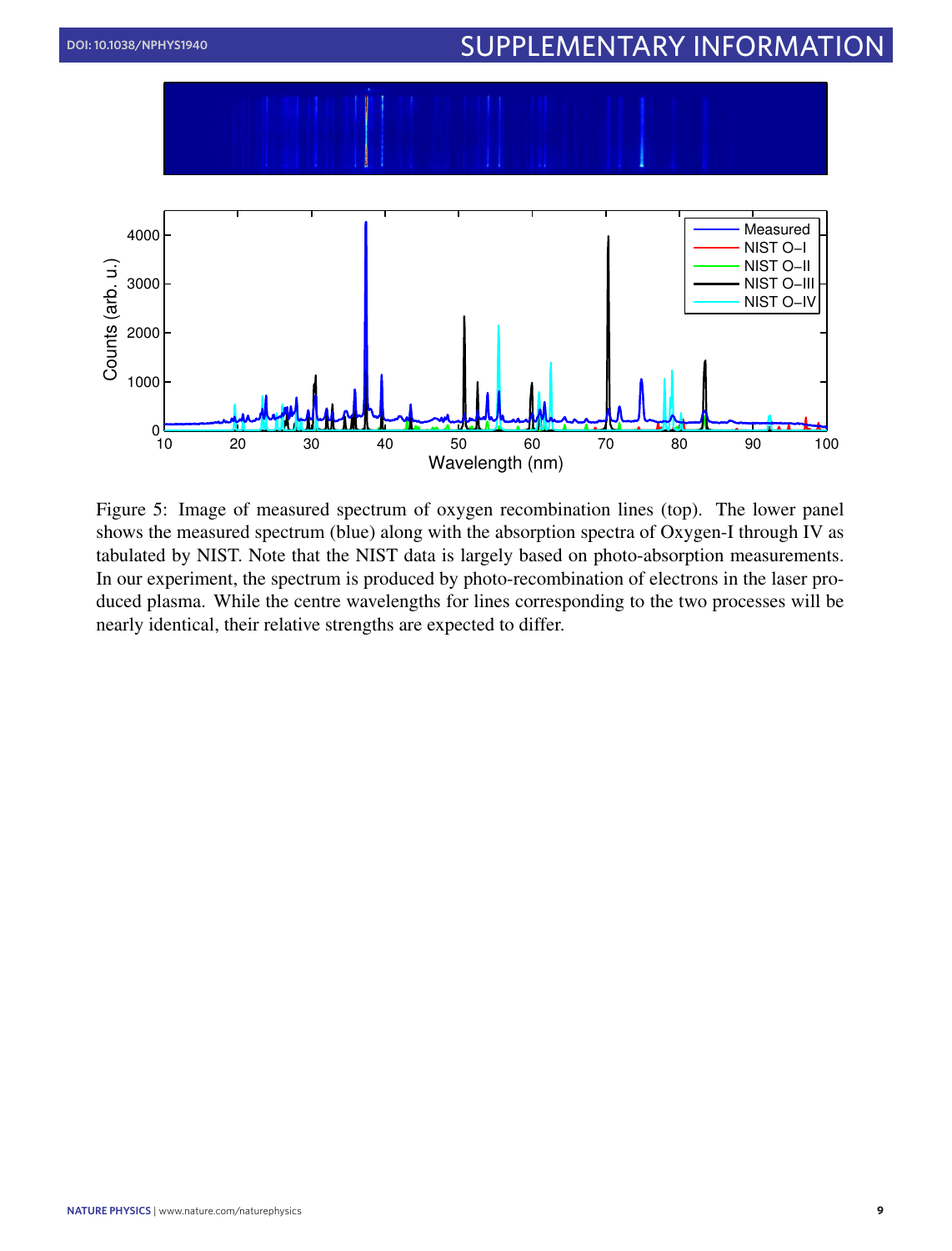### 5 Intensity Calibration

We use an ion detector consisting of a wire mesh, biased at -500 V, located below the pulse jet to measure the number of ions produced during harmonic generation. In<sup>23</sup> we showed that the ion signal is proportional to the number of ions produced in the interaction volume. To calibrate the laser intensity we measure the ion yield  $N_i$  as a function of pulse energy and fit this data to the intensity dependent ionization rate from theory. The measured ion yield is plotted as symbols in Fig. 6. The solid curves were calculated using the Yudin-Ivanov nonadiabatic ionization model <sup>24</sup> integrated over a Gaussian spatial intensity distribution. This model includes both quasi-static tunneling as well as the wavelength-dependent multiphoton contribution to the ionization probability. We minimize the square error between theory and experiment by scaling the horizontal (intensity) axis of the measured data and the vertical (ionization yield) axis of the theoretical curve. This fitting procedure determines the absolute intensity of the laser in the interaction volume for a given pulse energy 25.



Figure 6: Points are the experimentally measured ion signal from Xenon when ionized by our 11fs  $1.8\mu$ m pulse for a range of pulse energies. The solid lines show the Yudin-Ivanov ionization rate integrated over the focal volume.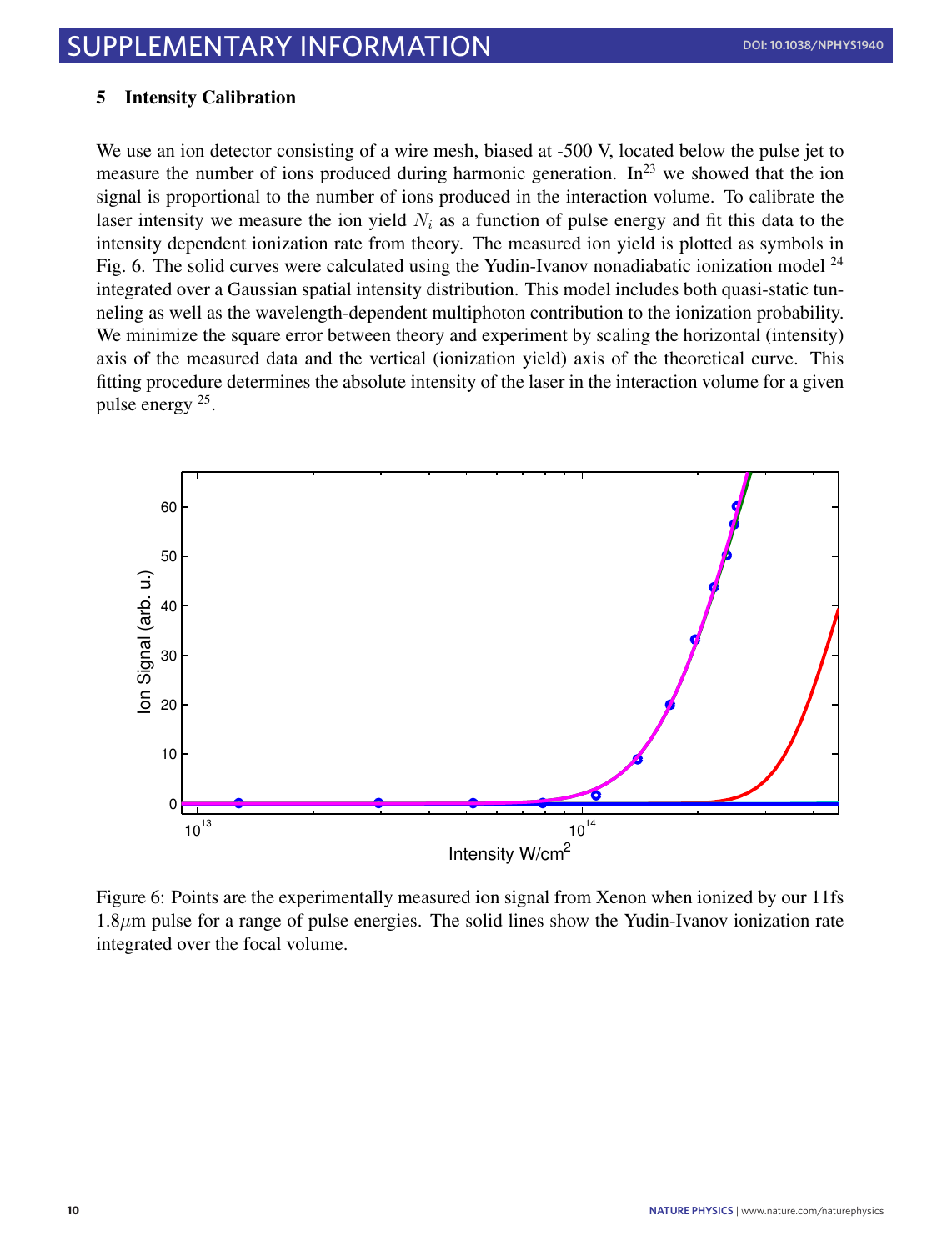### 6 Phase Matching

We have tacitly assumed that the experimentally observed HHG spectrum reflects the single-atom response of xenon. HHG is a collective process in which the emission from each atom is added coherently. Phase mismatch occurs if the driving laser field has a different phase velocity than the xuv emission. If phase mismatch is present, the observed HHG spectrum contains both the single-atom response and a contribution from the collective response. Phase mismatch has been extensively studied <sup>26</sup>.

Phase mismatch can become more significant with longer-wavelength driving lasers for two reasons. First, the lower frequency laser is more affected by the medium, particularly by the free electrons following ionization of the atoms. Second, the xuv frequencies are much higher, commensurate with the higher cutoff energy, and require less of a temporal shift of the driving field in order to become out of phase. Nevertheless, it has been shown that xuv emission from capillary gas targets can extend beyond 200 eV in a phase-matched process  $^{26}$ . In the present experiment, we use an extremely thin gas jet target to minimize the possibility of phase mismatch. Additionally, the very short laser pulse reduces the effect of phase mismatch due to plasma formation.

To test the supposition that the HHG spectrum corresponds to the single atom response, we performed several tests. We note that the HHG spectra of Kr and Xe are consistent with the PICS of the single atoms; Xe would be expected to be more sensitive to plasma since its ionization potential is lower than that of Kr, yet both spectra match the PICS.

In Fig. 7 we show how the spectrum of xenon changes as the laser intensity is changed. As the intensity increases, the cutoff frequency also increases and goes through the giant resonance at 100 eV. Beyond this point, the spectrum only increases in total power, but does not change shape. If phase mismatch from plasma dispersion were present, we would expect that the higher intensity spectrum would change due to the presence of more plasma.

We also tested the scaling of the HHG emission as a function of the gas pressure in the jet. If the process is perfectly phase matched, the HHG emission should scale quadratically with gas pressure. We previously demonstrated this behavior in the same gas jet  $^{23}$ . We show the scaling of the HHG emission in the present experiment in Fig. 8. The scaling power is seen to be somewhat greater than quadratic; if phase mismatch were an issue, the scaling power would be less than 2. There was some indication that, at the lowest gas pressure, the giant resonance peak in xenon was at 120 eV rather than 100 eV; however the signal was barely above the noise level at this pressure. As the pressure was increased, the peak was clearly centered at 100 eV.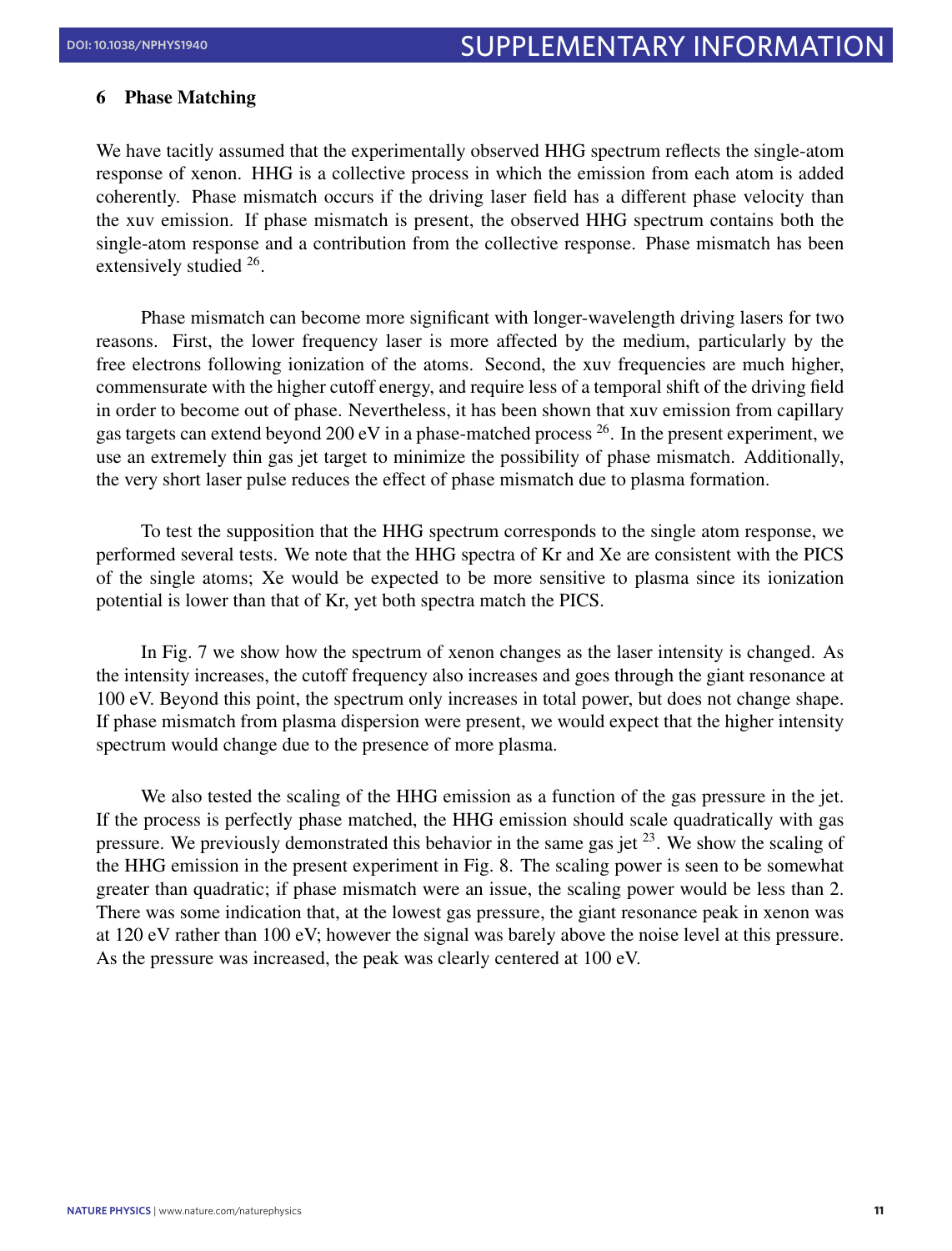

Figure 7: HHG yield in xenon for a range of laser intensities (see legend in W/cm<sup>2</sup>). The pulsed jet backing pressure was ∼ 3 bar.



Figure 8: Integrated harmonic yield with respect to pressure. For each pressure the harmonics were integrated over a specified range of photon energies and the result was fit to the function  $a_0P^b$ where P is pressure. The results are (left)  $20eV-100eV$ ,  $b = 2.46$ , (right)  $90eV-110eV$ ,  $b = 2.21$ .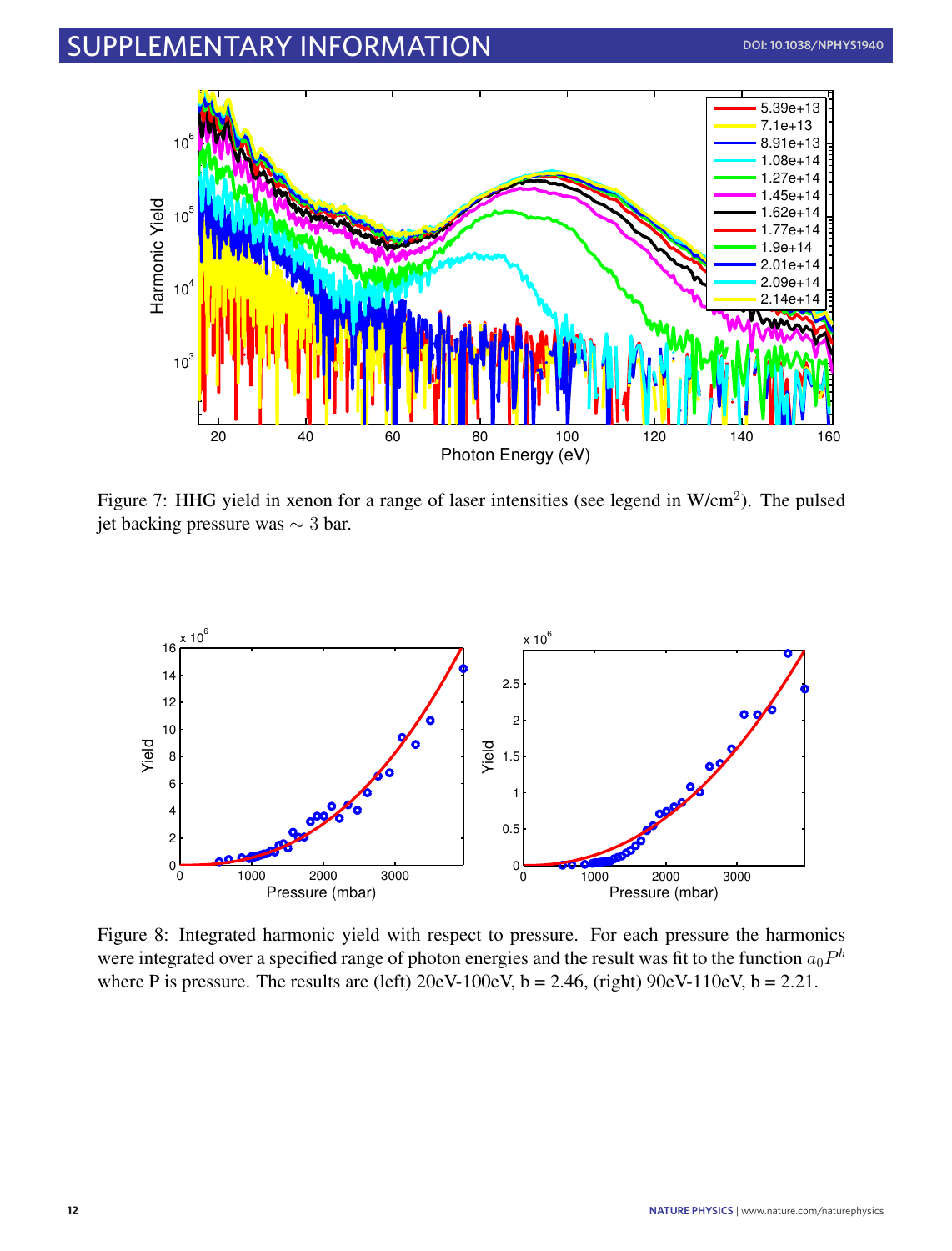### 7 Argon PICS

As described in the main text of this paper we analyze the xenon HHG spectra by normalizing it to the returning electron wavepacket  $W(E)$  measured for a krypton reference atom. The xenon PICS is then determined by dividing its measured HHG spectrum by the  $W(E)$  from krypton. We used a similar procedure in an effort to extract the argon PICS from HHG measurements.

Comparing our results, Fig. 9, to the published cross section, we find that the expected deep Cooper minimum in argon is barely present in our unfiltered measurements. The reason for this is that a fraction of the harmonics from the high energy side of the spectrum, at around 100 eV, are diffracted in to the second order by the spectrometer grating and overlap with the 50 eV harmonics which are observed in first order. As described in Sec. 4, the Shimadzu holographic grating was chosen for these experiments because it has significantly lower second order dispersion compared to similar ruled gratings, but interference from second order diffraction is still present in our measured spectrum.

To show that this is the case, we placed a 200 nm thick aluminum filter in the xuv beam before the grating and recorded HHG spectra in both argon and krypton. Aluminum transmits xuv photons in the range of 17 eV to 73 eV and strongly attenuates higher energy harmonics.



Figure 9: HHG spectra for krypton (left) and argon (right) measured with and without an aluminum filter, green and blue curves respectively. The filtered and unfiltered spectra were scaled vertically in these plots.

As expected, the filter blocks harmonics with energies  $> 74eV$ . The shape of the krypton spectrum in the transmission band of the filter is largely unaffected by the filter because the real krypton spectrum is much brighter at 50 eV compared to 100 eV, so any second order contribution to the measured spectrum is negligible. The situation is different for argon, where bright ∼100 eV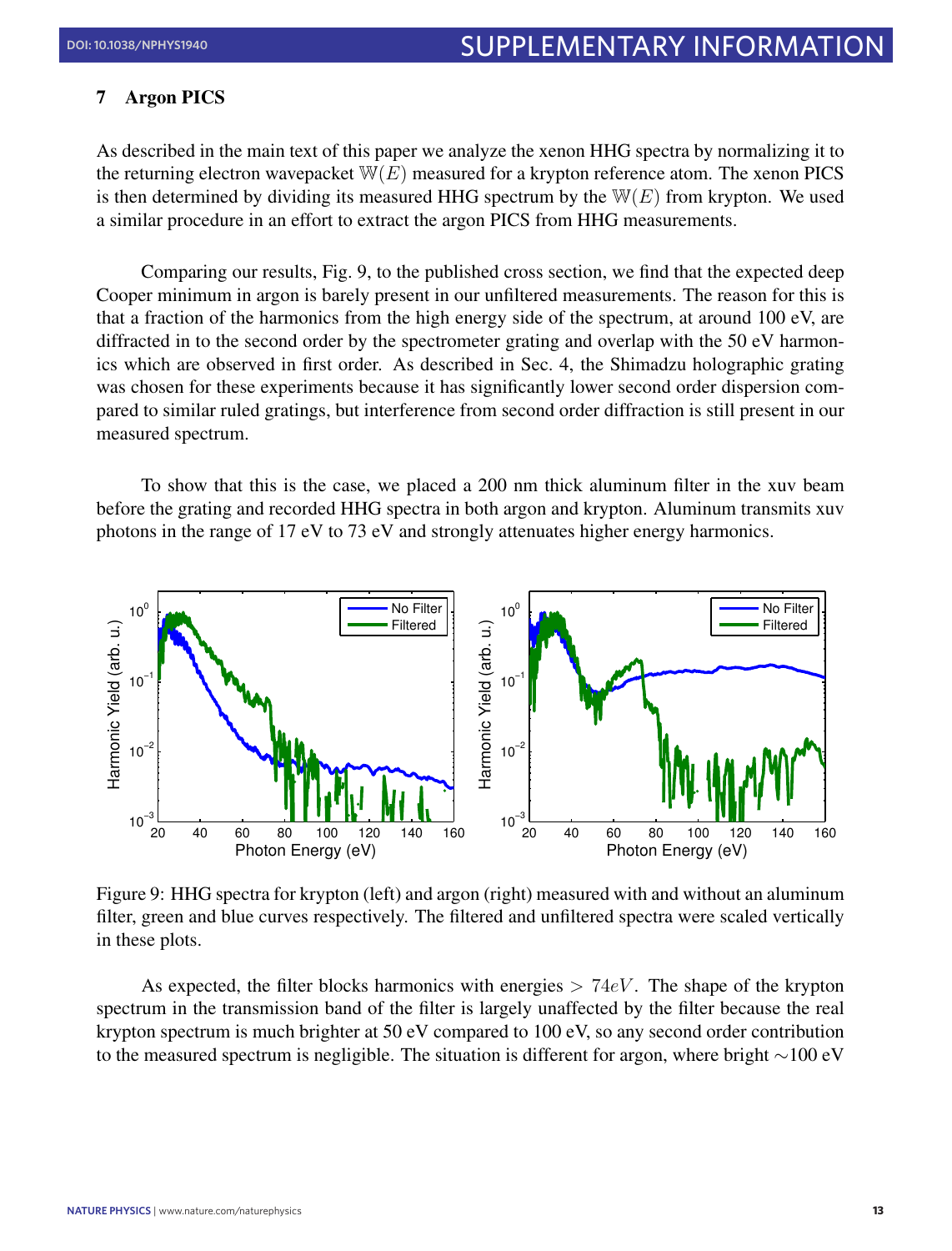harmonics fill in the Cooper minimum at 54 eV. Placing the filter in the beam blocks the ∼100 eV harmonics and a much deeper Cooper minimum is observed as shown in Fig. 9 (green).

- 1. Landau, L. D. & Lifshitz, E. M. *Quantum Mechanics Non-Relativistic Theory*, vol. 3 of *Course of Theoretical Physics* (Pergamon Press Ltd., New York, 1977), 3 edn.
- 2. Le, A.-T., Lucchese, R. R., Tonzani, S., Morishita, T. & Lin, C. D. Quantitative rescattering theory for high-order harmonic generation from molecules. *Phys. Rev. A* 80, 013401 (2009).
- 3. Starace, A. F. Theory of atomic photoionization. In Mehlhorn, W. (ed.) *Handbuch Der Physik Vol. XXXI*, 1–121 (Springer, Berlin, 1982).
- 4. Huang, K. N., Johnson, W. R. & Cheng, K. T. Theoretical photoionization parameters for the noble gases argon, krypton, and xenon. *Atomic and Nuclear Data Tables* 26, 33 – 45 (1981).
- 5. Lewenstein, M., Balcou, P., Ivanov, M. Y., L'huillier, A. & Corkum, P. B. Theory of highharmonic generation by low-frequency laser fields. *Phys. Rev. A* 49, 2117–2132 (1994).
- 6. Patchkovskii, S., Zhao, Z., Brabec, T. & Villeneuve, D. M. High harmonic generation and molecular orbital tomography in multielectron systems. *J. Chem. Phys.* 126, 114306 (2007).
- 7. Worner, H. J., Niikura, H., Bertrand, J. B., Corkum, P. B. & Villeneuve, D. M. Observation ¨ of electronic structure minima in high-harmonic generation. *Physical Review Letters* 102, 103901 (2009).
- 8. Schmidt, M. W. *et al.* General atomic and molecular electronic structure system. *J. Comput. Chem.* 14, 1347 (1993).
- 9. Peterson, K., Figgen, D., Goll, E., Stoll, H. & Dolg, M. Systematically convergent basis sets with relativistic pseudopotentials. ii. small-core pseudopotentials and correlation consistent basis sets for the post-d group 16 - 18 elements. *J. Chem. Phys.* 119, 11113 (2003).
- 10. Schmidt, B. E. *et al.* Compression of 1.8 µm laser pulses to sub two optical cycles with bulk material. *Appl. Phys. Lett.* 96, 121109 (2010).
- 11. Yang, G. & Shen, Y. R. Spectral broadening of ultrashort pulses in a nonlinear medium. *Opt. Lett.* 9, 510–512 (1984).
- 12. Hauri, C. P. *et al.* Intense self-compressed, self-phase-stabilized few-cycle pulses at  $2 \mu m$ from an optical filament. *Opt. Lett.* 32, 868–870 (2007).
- 13. Vozzi, C. *et al.* Millijoule-level phase-stabilized few-optical-cycle infrared parametric source. *Opt. Lett.* 32, 2957–2959 (2007).
- 14. Gu, X. *et al.* Generation of carrier-envelope-phase-stable 2-cycle 740- $\mu$ *i* pulses at 2.1- $\mu$ m carrier wavelength. *Opt. Express* 17, 62–69 (2009).